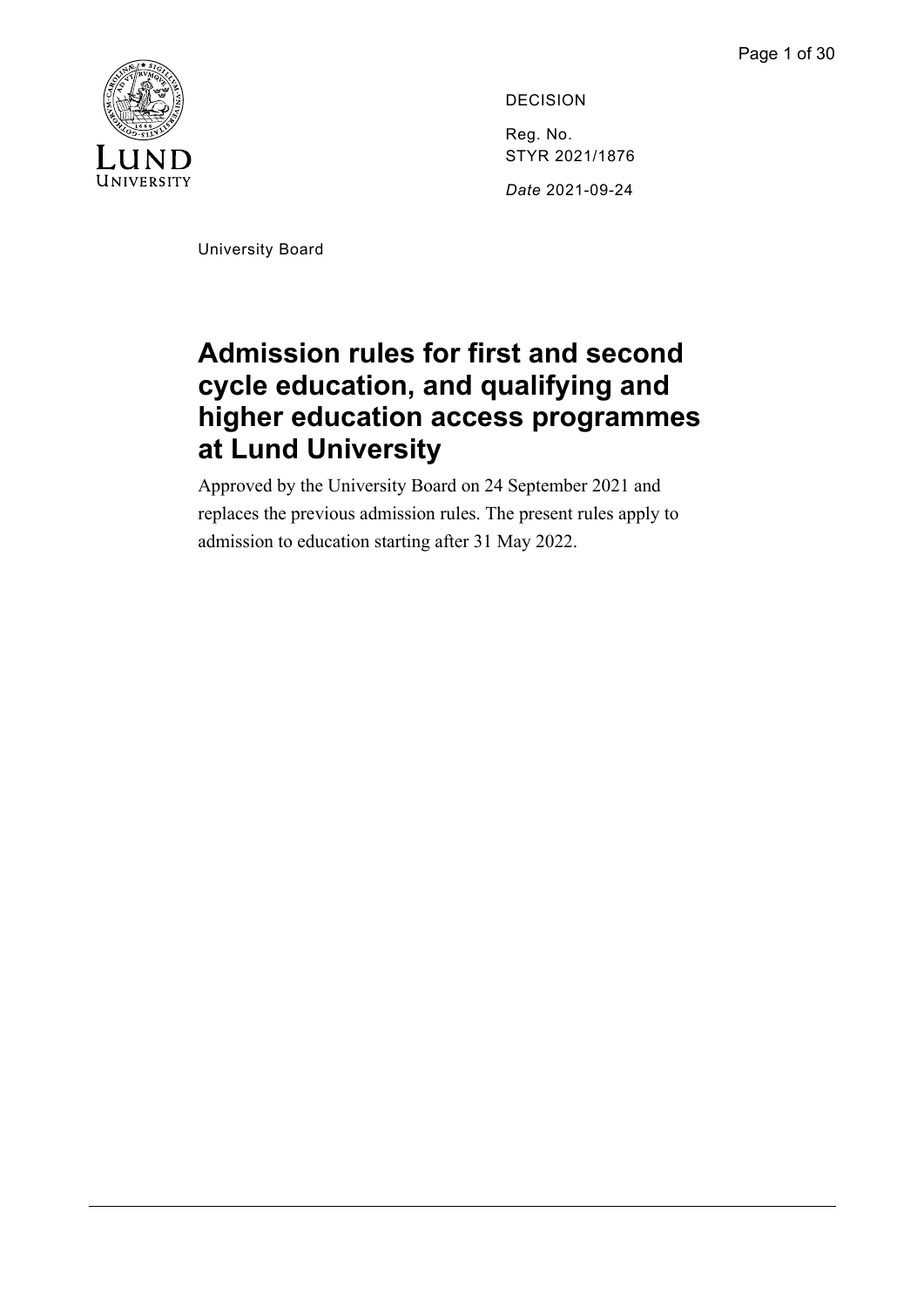# **Table of contents**

| Admission rules for first and second cycle education, and qualifying and<br>higher education access programmes at Lund University1           |
|----------------------------------------------------------------------------------------------------------------------------------------------|
| 1. Introduction – general description of regulations and organisation4                                                                       |
|                                                                                                                                              |
| 2.3 Application deadline and complementary documents8                                                                                        |
| 2.4 Late applications and late complementary documents<br>2.6 Fees for application and admission to first and second cycle                   |
| 3.1 General rules on admission to first and second cycle education  10<br>3.2 Admission to first cycle education intended for beginners  13  |
| 3.3 Admission to first cycle education intended for students other than                                                                      |
|                                                                                                                                              |
| 4. Admission to qualifying and higher education access programmes23                                                                          |
| 5. Admission from a waiting list, admission of late applicants and<br>5.1 Admission from a waiting list and admission of late applicants 24  |
| 6. Commencement of studies, deferment of studies, approved leave from<br>studies, non-completion and revocation of a decision on admission25 |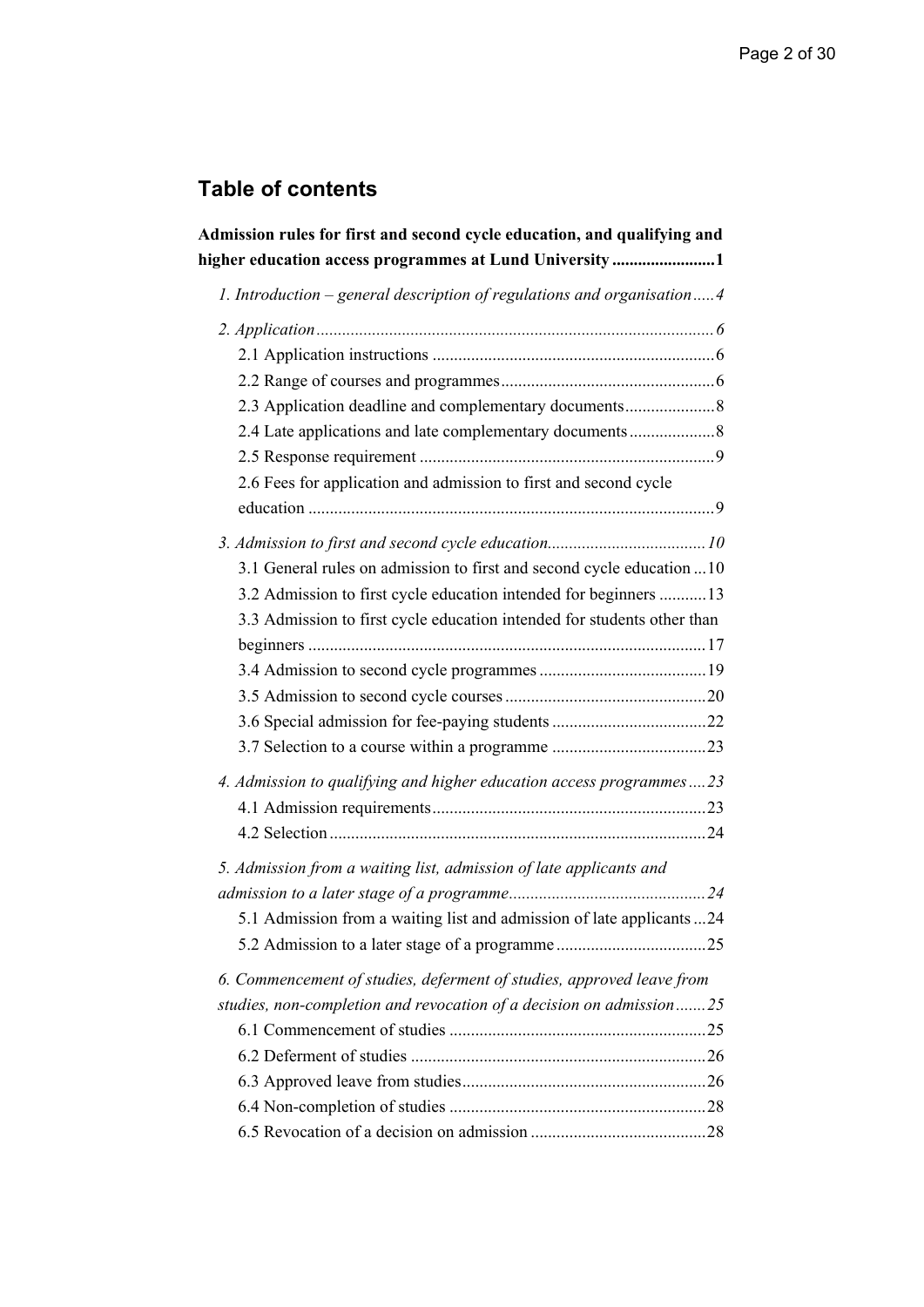| 7. Allocation of decision-making powers in matters concerning admission |  |
|-------------------------------------------------------------------------|--|
|                                                                         |  |
|                                                                         |  |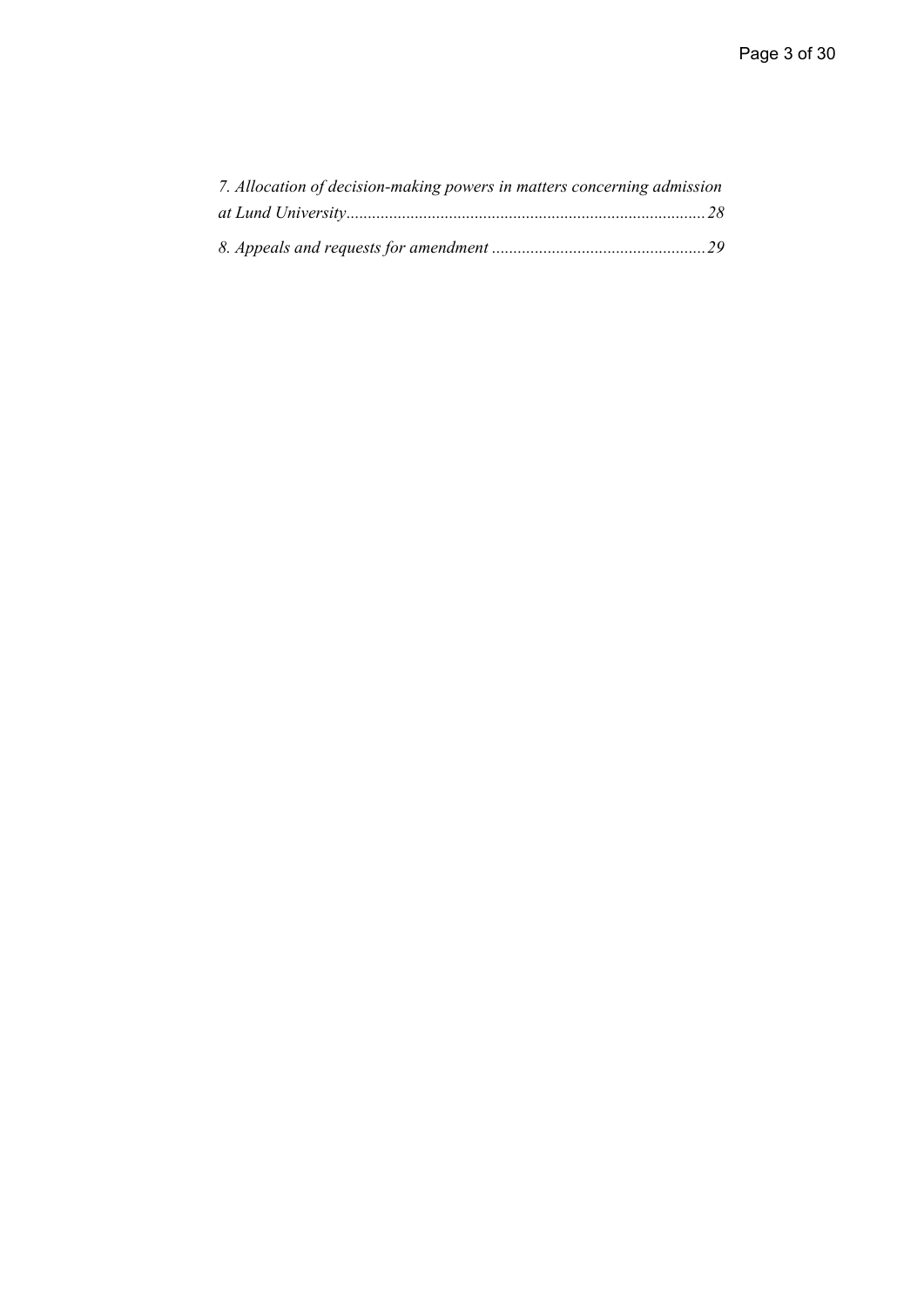# <span id="page-3-0"></span>1. Introduction – general description of regulations and organisation

The admission rules contain regulations for admission to first and second cycle education as well as qualifying and higher education access programmes at Lund University. The admission rules also include provisions with regard to deferment of studies, approved leave from studies and non-completion of studies.

On the basis of the Higher Education Act (1992:1434) the government has established the basic regulations for admission to first and second cycle education in Chapter 7 of the Higher Education Ordinance, HEO (1993:100). Supported by HEO, the Swedish Council for Higher Education (UHR) issues regulations on general admission requirements and selection procedures, [1](#page-3-1) regulations on specific admission requirements<sup>[2](#page-3-2)</sup> and regulations concerning deferment of studies and approved leave from studies<sup>[3](#page-3-3)</sup>.

The government has established rules for admission to qualifying and higher education access programmes in a separate ordinance (SFS 2018:1519).

Pursuant to the Higher Education Ordinance, the board of each higher education institution is to decide on an admissions procedure, in accordance with HEO Chapter 6 Section 3, second paragraph<sup>[4](#page-3-4)</sup> which states that the admission regulations are to be made available. The admission rules are to include the rules that the higher education institution applies with regard to applications, admission requirements, selection and admission, as well as how decisions are made and can be appealed. [5](#page-3-5)

Lund University is to have an Admissions Board<sup>[6](#page-3-6)</sup> composed of members appointed by the vice-chancellor, with the exception of the

<span id="page-3-1"></span><sup>1</sup> Statute Book of the Swedish Council for Higher Education 2013:1

<span id="page-3-2"></span><sup>2</sup> Statute Book of the Swedish Council for Higher Education 2019:1

<span id="page-3-3"></span><sup>3</sup> Statute Book of the Swedish Council for Higher Education 2013:3

<span id="page-3-4"></span><sup>4</sup> Higher Education Ordinance Chapter 2 Section

<span id="page-3-5"></span><sup>5</sup> Higher Education Ordinance Chapter 6 Section 3 second paragraph

<span id="page-3-6"></span><sup>6</sup> Reg. no I A 19 10449/93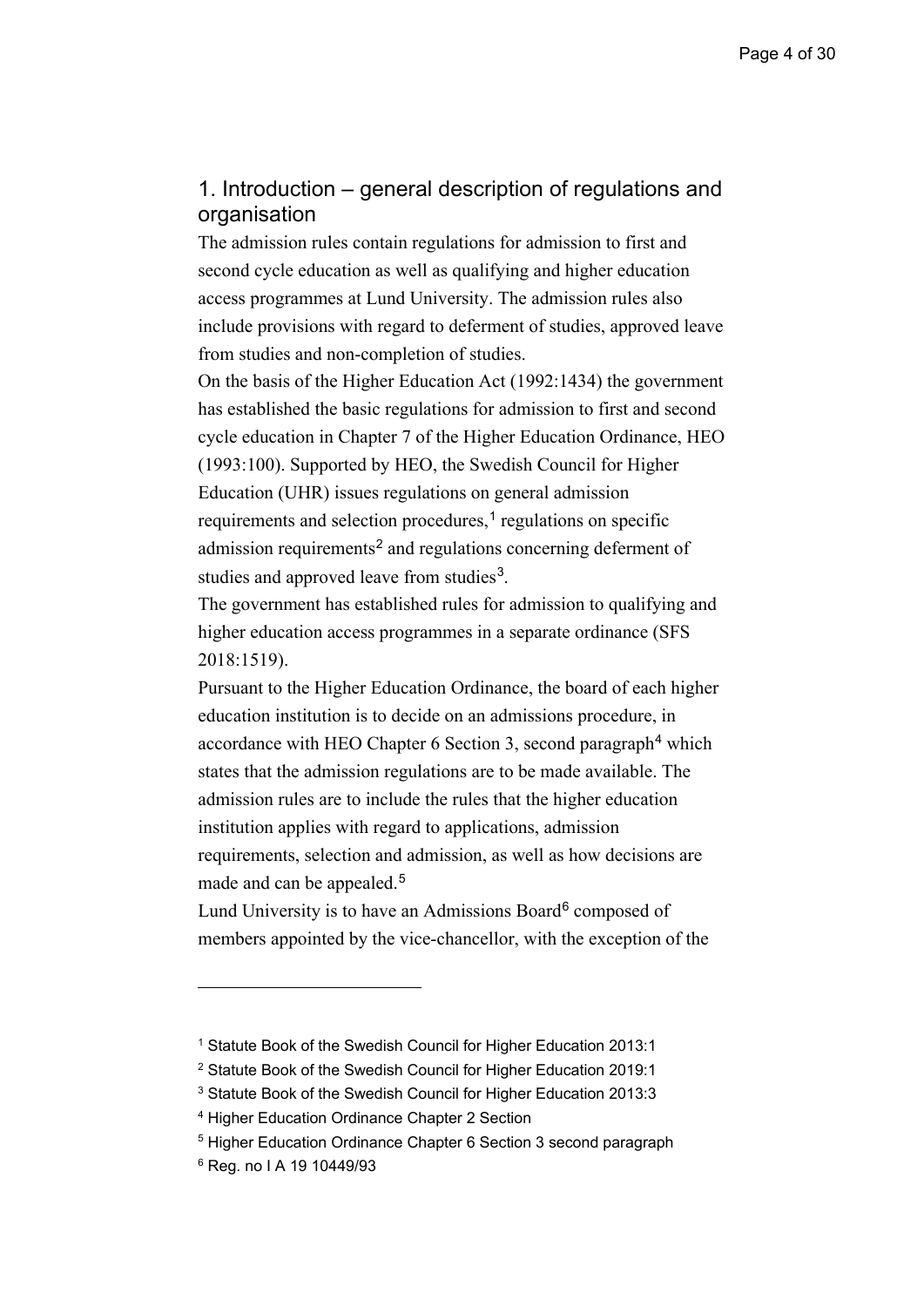student representatives who are appointed by the students' union in accordance with the Ordinance on Students' Unions[7](#page-4-0). The Board is to be composed of four faculty representatives (including one chair) and three students. As a rule, the Admissions Board will decide on all admission matters, unless otherwise stated in the University's delegation rules.

The Admissions Office, within the Division of Student Affairs, is responsible for processing admissions to Lund University and works as an office for the Admissions Board. As a rule, admissions are processed within the national round of admissions coordinated by UHR on behalf of Swedish higher education institutions. Admission to the University's study programmes is organised in what are known as admission rounds which mainly consist of an application period, a period for submitting complementary documentation and a date for selection and publication of admission decisions.

Lund University is the public authority in charge of all decisions on admission to education at the University, [8](#page-4-1) even when applications are partially processed by UHR, and the University's decisions are communicated within the framework of the nationally coordinated admissions round.

Work on assessing specific admission requirements and any ranking of students is done by the Admissions Office together with the faculties and departments.

The Association of Swedish Higher Education Institutions (SUHF) has appointed an admissions review group (NBA) consisting of representatives from the country's higher education institutions. The group has been assigned the task of drafting evaluation handbooks on Swedish and international upper secondary school access programmes, and general admission requirements for second cycle courses and programmes. Their aim is to ensure equal assessment at Swedish higher education institutions. Lund University uses these

<span id="page-4-0"></span><sup>7</sup> Ordinance on Students' Unions (2009:769) Section 7

<span id="page-4-1"></span><sup>8</sup> Higher Education Ordinance Chapter 7 Section 4 "Issues relating to admission are determined by the higher education institution."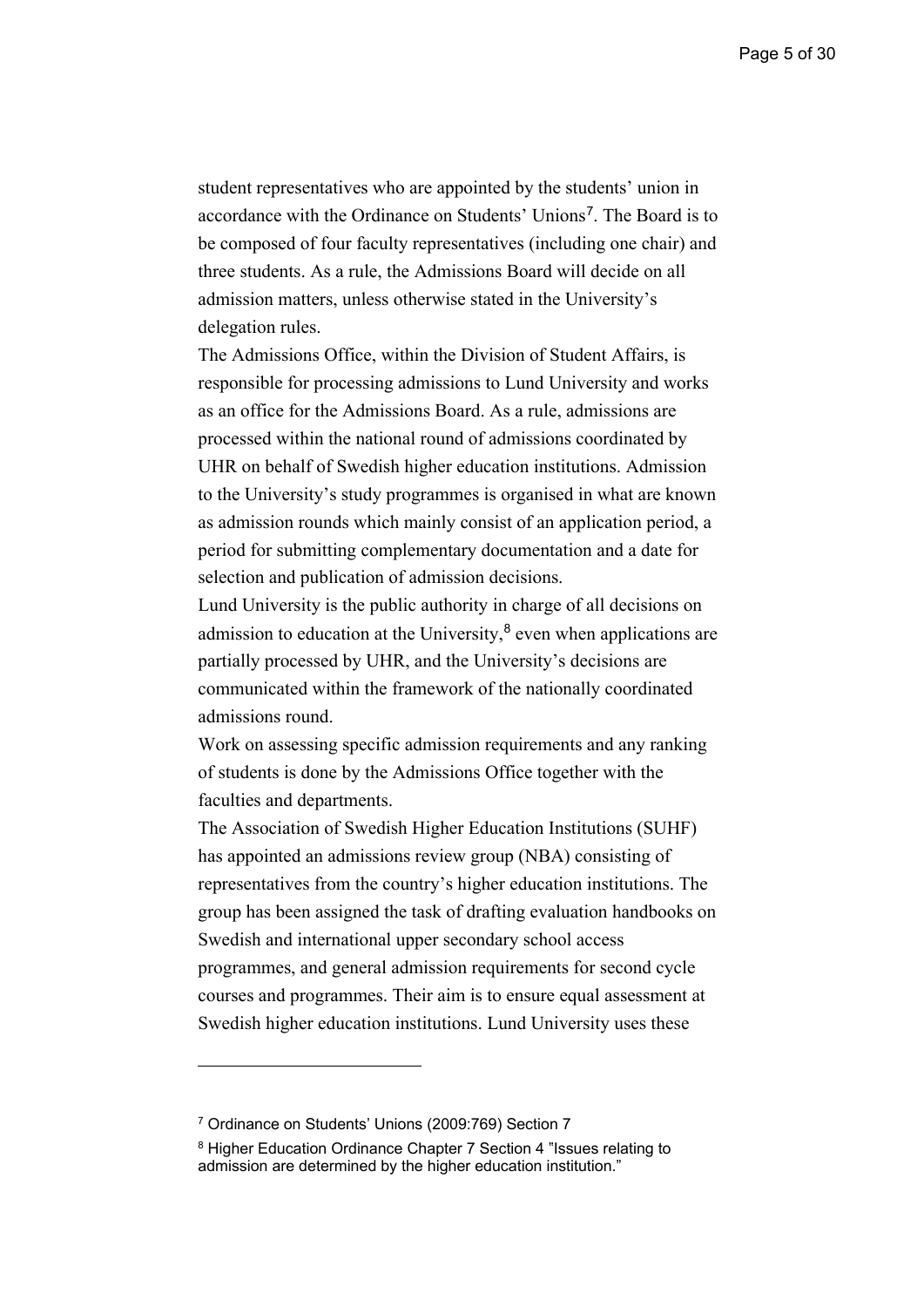handbooks as support in its work with admissions. SUHF also issues recommendations aiming to facilitate national coordination of admissions to higher education institutions. These concern the application deadline for the national rounds of applications, for example. Lund University complies as far as possible with these recommendations and they form the basis for the admission rules, application instructions, admissions procedure and practice.

## <span id="page-5-0"></span>2. Application

A person seeking admission to first or second cycle education shall apply within the time prescribed and in compliance with the procedures laid down by the higher education institution[9](#page-5-3). *Local rules*

Local rules in this chapter also apply to applications to qualifying and higher education access programmes.

#### <span id="page-5-1"></span>**2.1 Application instructions**

#### *Local rules*

Application instructions are to be available on the University's websites and in the instructions for students applying within study programmes. The Admissions Board establishes the application instructions. The instructions are to include a description of the rules applicable to all courses and programmes open for applications in the round in question.<sup>[10](#page-5-4)</sup> The instructions must be sufficiently clear for the applicants to be able to assess their eligibility and understand the criteria applied in any selection procedures.

#### <span id="page-5-2"></span>**2.2 Range of courses and programmes**

## *Local rules*

All education to which prospective and currently enrolled students can apply are to be publicly advertised. The courses and programmes are

<span id="page-5-3"></span><sup>&</sup>lt;sup>9</sup> Higher Education Ordinance Chapter 7 Section 4

<span id="page-5-4"></span><sup>10</sup> *Rules on the allocation of decision-making powers and the right to sign agreements at Lund University*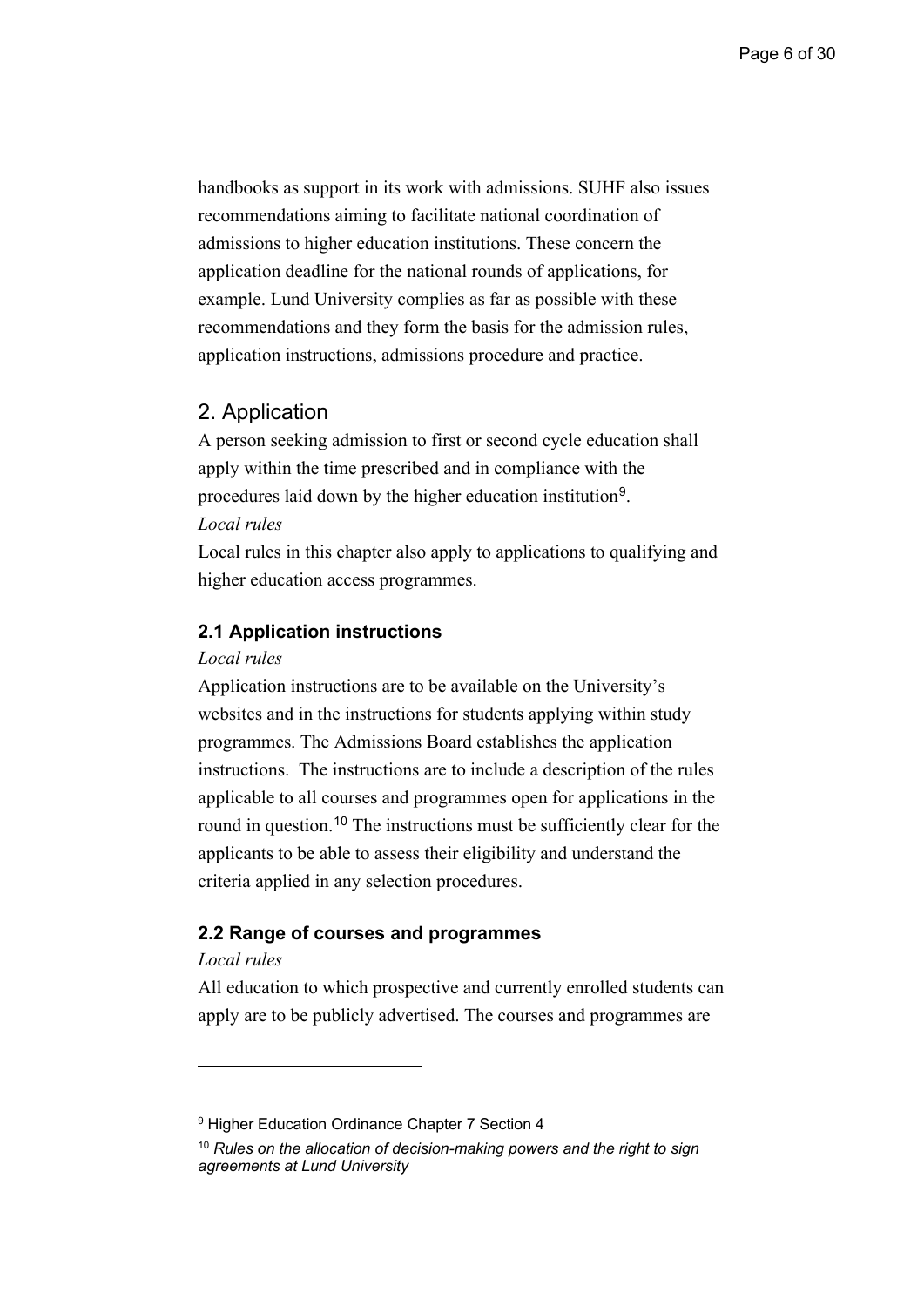to be entered as available sessions in the University's course database and the sessions are to be published in an online course catalogue. Complete and correct admission requirements and selection criteria are to be clearly stated for each individual course or programme session offered.

Each department or equivalent is responsible for entering information about their courses and programmes in accordance with the instructions from the course database manager.

In compliance with the University's application regulations for course syllabi<sup>[11](#page-6-0)</sup> and programme syllabi,<sup>[12](#page-6-1)</sup> such syllabi are to be approved and made available to students no later than the day on which applications open for a session of the relevant course or programme.

The session is offered on condition that resources are available and that the number of applicants who meet the admission requirements is sufficient to implement the course or programme session. In case of special circumstances, the faculty or equivalent unit responsible may decide to cancel a session of a course or programme. The decision to cancel such a session due to an insufficient number of qualified applicants is always to be made before the selection and decision on admission. The decision to cancel a session of a course or programme is to be communicated promptly to those who have applied for it. In cases where the University is obliged to cancel a course or programme session due to other special circumstances after decisions on admission have been taken, the University undertakes to notify the admitted applicants immediately and, to the extent possible, offer the admitted applicants a satisfactory alternative. A condition for cancelling a session of a course or programme after decisions on admission have been taken is that the specific decision on admission included a reservation on possible revocation.

<span id="page-6-0"></span><sup>&</sup>lt;sup>11</sup> STYR 2020/1693 Application regulations on course syllabi for first and second cycle study programmes at Lund University

<span id="page-6-1"></span><sup>12</sup> STYR 2020/1692 Application regulations on programme syllabi for first and second cycle study programmes at Lund University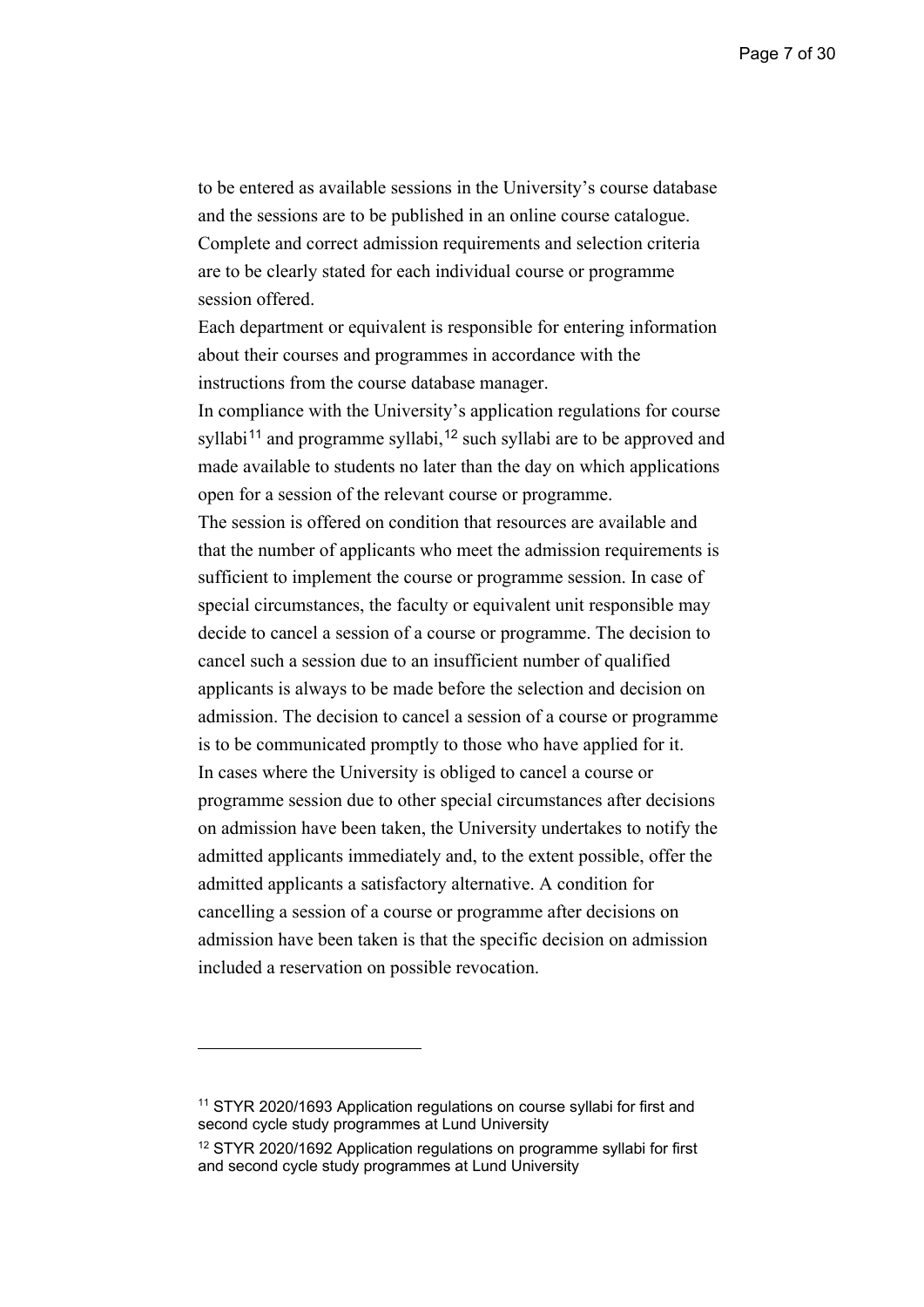## <span id="page-7-0"></span>**2.3 Application deadline and complementary documents** *Local rules*

As a rule, the deadline to apply for courses and programmes advertised on the Swedish website is 15 April for the autumn semester and 15 October for the spring semester. As a rule, the deadline to apply for courses and programmes advertised on the international website is 15 January for the autumn semester and 15 August for the spring semester.

The deadline to apply for artistic degree programmes in music and theatre is 15 January for the autumn semester.

The deadline to apply for studies that can be categorised as continuing professional development for professionals is 15 March for the autumn semester and 15 September for the spring semester.

The deadline to apply for a degree programme in the fine arts is 1 March.

The deadline to apply for summer courses is 15 March.

If the deadline falls on a weekend or public holiday, the next working day applies instead.

If special circumstances apply, the Education Board may decide on application deadlines different from those stated in the present admission rules. [13](#page-7-2)

Complementary documentation is to have been received by the University within the deadline stated in the application instructions.

## <span id="page-7-1"></span>**2.4 Late applications and late complementary documents**  *Local rules*

A faculty may decide that one or several course or programme sessions are to open for late applications once the first selection has been conducted in the round of admissions, on condition that the possibility of late applicants being admitted to the course or programme is deemed reasonable. Each faculty is responsible for ensuring that applications are closed at the time when there is no

<span id="page-7-2"></span><sup>13</sup> *Rules on the allocation of decision-making powers and the right to sign agreements at Lund University*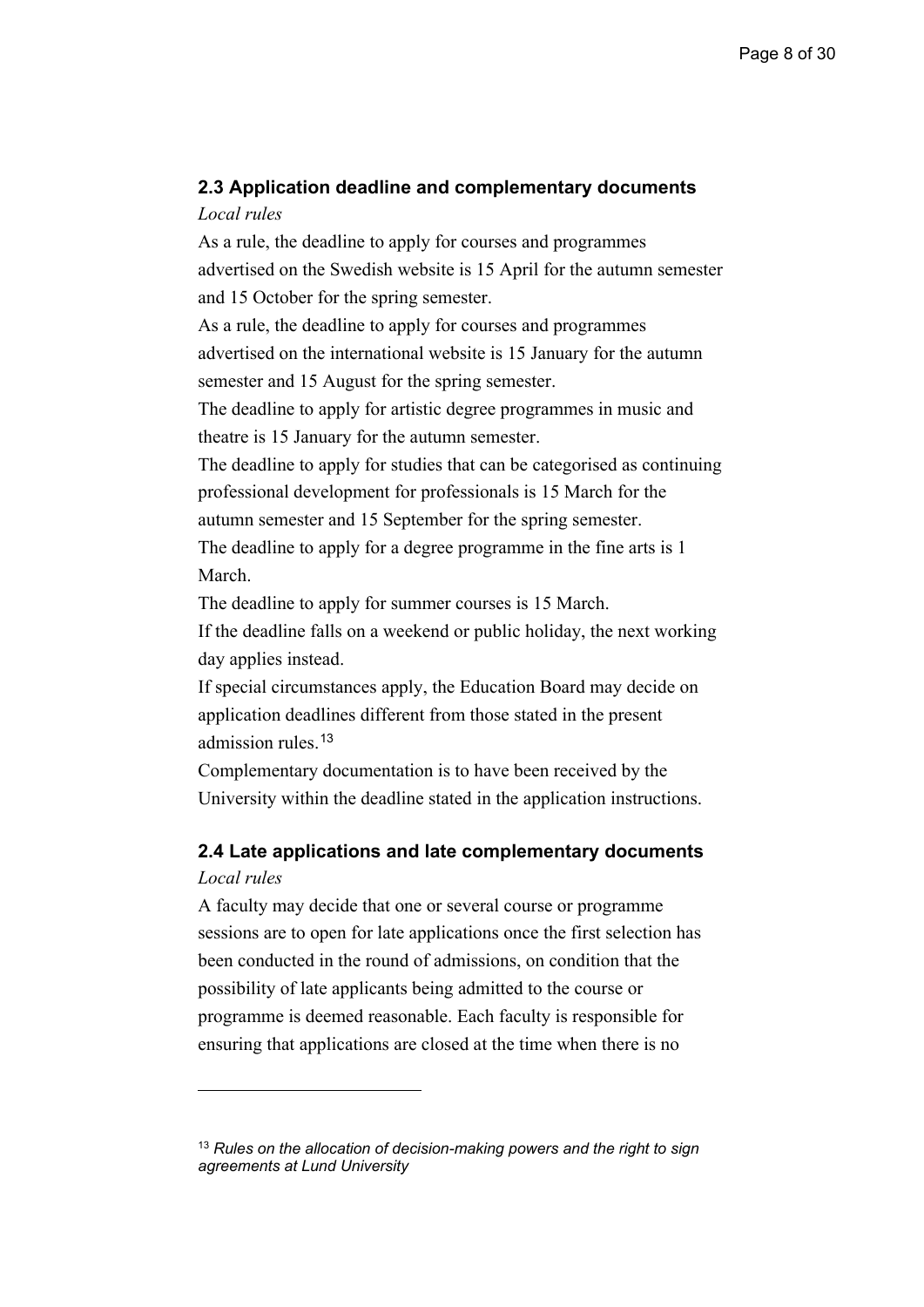longer a chance of admission to, and completion of, the whole course or programme.

Late applications are processed as far as time and availability will allow. A late application is always processed after those that have been received on time.

If an applicant has submitted an application in time but their complementary documents proving eligibility have been received late, these will only be considered if the applicant also reapplies to the course or programme.

A reapplication entails a new application after the deadline for a course or programme session, when the earlier application has been deleted for various possible reasons. A reapplication is only possible if the course or programme is open for late applications as above. If the documentation to support a waiver of the tuition fee or the payment of the application fee is late, the application date will be changed to the date on which the supporting documents regarding fee waiver or application fee payment were received. If the course or programme session applied for is open for late applications at the time of the new application date, the application will subsequently be processed as a late application. If the course or programme session applied for is not open on the new application date, the application will be rejected for that course or programme session.

## <span id="page-8-0"></span>**2.5 Response requirement**

#### *Local rules*

Notification of admission or placement on a waiting list may require a response, depending on the instructions given in the application instructions and in the admission decision. Failure to respond within the stated deadline will, in such cases, result in the loss of the place.

## <span id="page-8-1"></span>**2.6 Fees for application and admission to first and second cycle education**

Sections 2 and 3 of the Swedish Ordinance on Application Fees and Tuition Fees at Higher Education Institutions (2010:543) lay down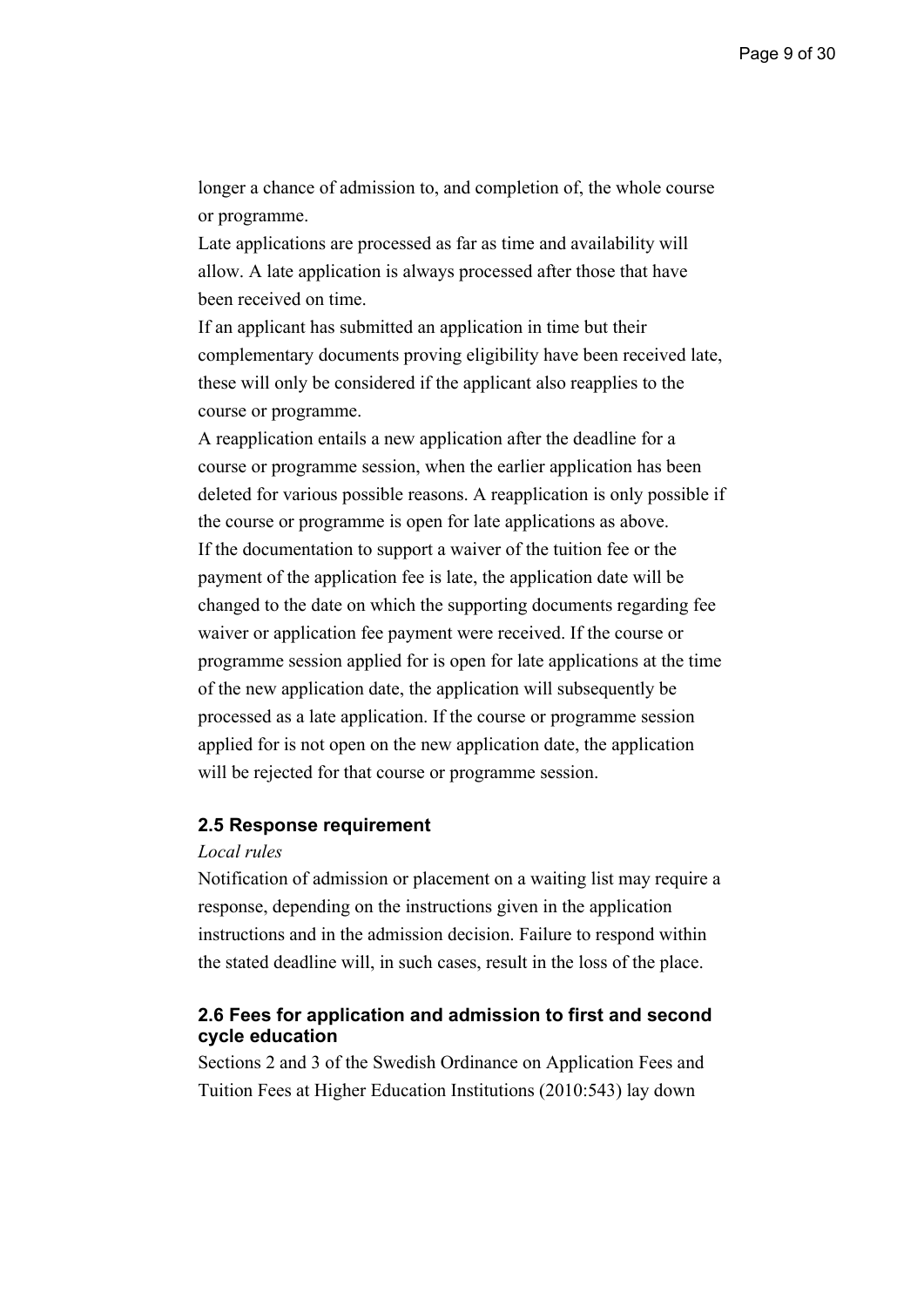that in certain cases, payment of an application fee is required before an application can be considered. [14](#page-9-2)

For registration on a course or programme, a student who is subject to tuition fees must have paid those fees in accordance with local regulations at Lund University with regard to the amount and time of payment of the tuition fees. The University is to establish the time of payment of tuition fees after a consultation with the Swedish Migration Board. [15](#page-9-3)

## <span id="page-9-0"></span>3. Admission to first and second cycle education

## <span id="page-9-1"></span>**3.1 General rules on admission to first and second cycle education**

#### *3.1.1 Admission requirements*

In order to be admitted, applicants must meet the general admission requirements, and any specific admission requirements.<sup>[16](#page-9-4)</sup> If special grounds exist, a higher education institution may decide to waive one or more admission requirements. A higher education institution shall waive one or more admission requirements if the applicant has the capacity to benefit from the course or study programme without meeting the entry requirements.<sup>[17](#page-9-5)</sup> For admission to education, the general and specific admission requirements can be met through Swedish or international education, practical experience, or on the basis of some other circumstance which provides the conditions for the applicant to benefit from the course or study programme. [18](#page-9-6)

*Local rules* 

The University always conducts an assessment of whether the applicant's prior formal education meets the admission requirements.

<span id="page-9-2"></span><sup>&</sup>lt;sup>14</sup> Higher Education Ordinance Chapter 7 Section 4

<span id="page-9-3"></span><sup>15</sup> Ordinance (2010:543) on Application Fees and Tuition Fees at Higher Education Institutions Sections 5-8

<span id="page-9-4"></span><sup>&</sup>lt;sup>16</sup> Higher Education Ordinance Chapter 7 Section 2

<span id="page-9-5"></span><sup>&</sup>lt;sup>17</sup> Higher Education Ordinance Chapter 7 Section 3

<span id="page-9-6"></span><sup>18</sup> Higher Education Ordinance Chapter 7 Sections 5-8, 25, 28, 31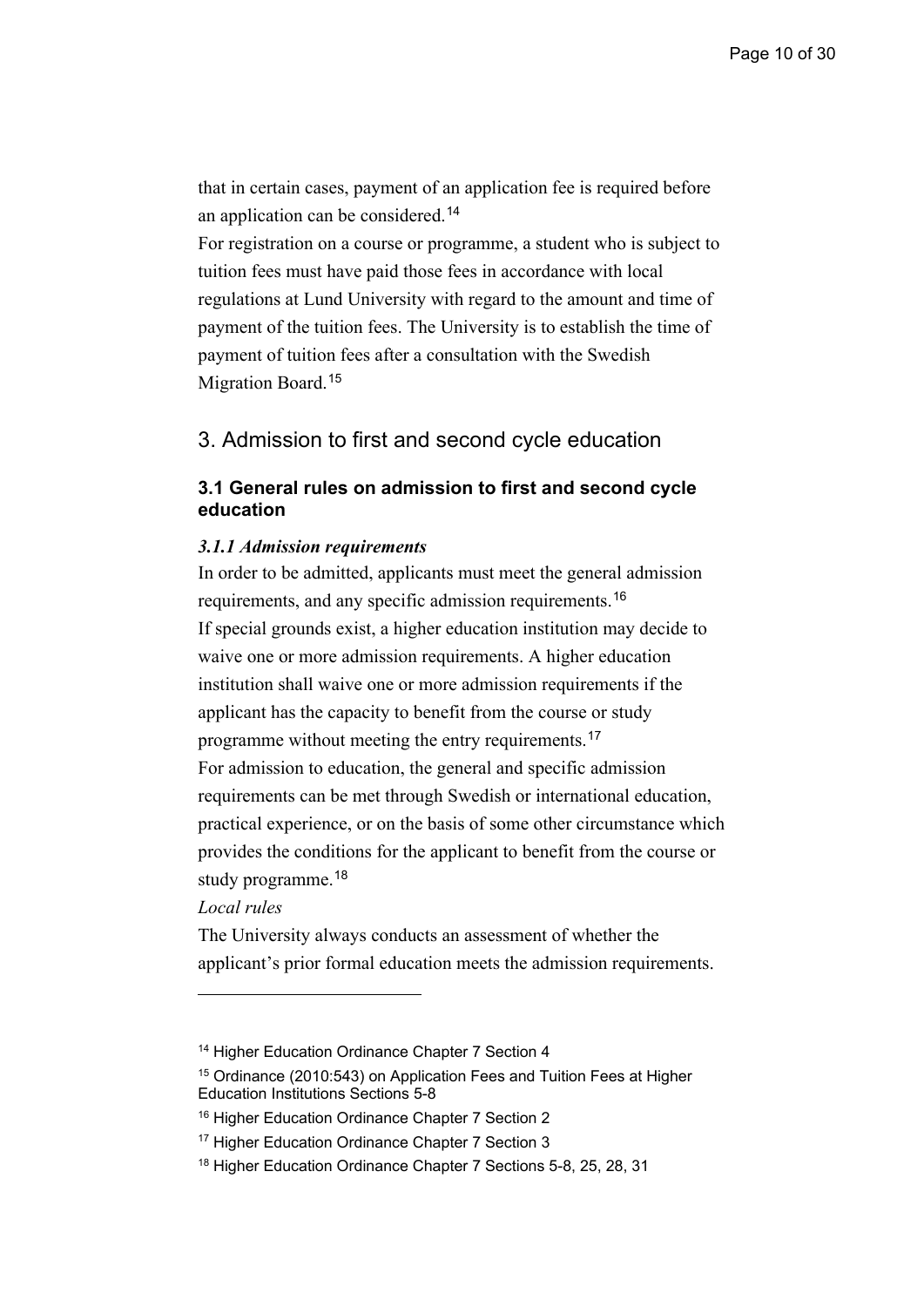For practical experience and other circumstances, the concept of prior learning is applied. Prior learning is thus the collective, actual expertise an individual possesses regardless of how, when or where it has been developed, which provides the conditions for the applicant to benefit from the course or programme.

Applicants who wish to have their application processed on the grounds of prior learning must, together with their application, submit a special request in accordance with the application instructions that apply. The University will assess whether the collective qualifications and skills of the applicant are sufficient for them to be able to benefit from the course or programme.

#### *3.1.2 Selection*

If a course or programme has fewer places available than the number of qualified applicants, a selection must be made. [19](#page-10-0) The procedure for this has been determined by the government and is set out in the Higher Education Ordinance.<sup>[20](#page-10-1)</sup>

#### *Local rules*

The University is to avoid selection procedures for courses or programmes for which it may be presumed in advance that all qualified applicants will receive a place. Such advance information, termed guaranteed admission, is crucial to applicants in planning their studies. For guaranteed admission to be applicable, the applicant must be qualified, have applied by the deadline and have responded to the admission decision, if required, within the prescribed time. Lund University applies a selection criterion referred to as "previous credits". An applicant competes on this selection criterion on the following conditions:

• For applicants to a first cycle course, all credits are counted up to a maximum of 165 credits.

<span id="page-10-0"></span><sup>&</sup>lt;sup>19</sup> Higher Education Act Chapter 4 Section 3

<span id="page-10-1"></span><sup>&</sup>lt;sup>20</sup> Higher Education Ordinance Chapter 7 Sections 12-23, 26-27, 32-32a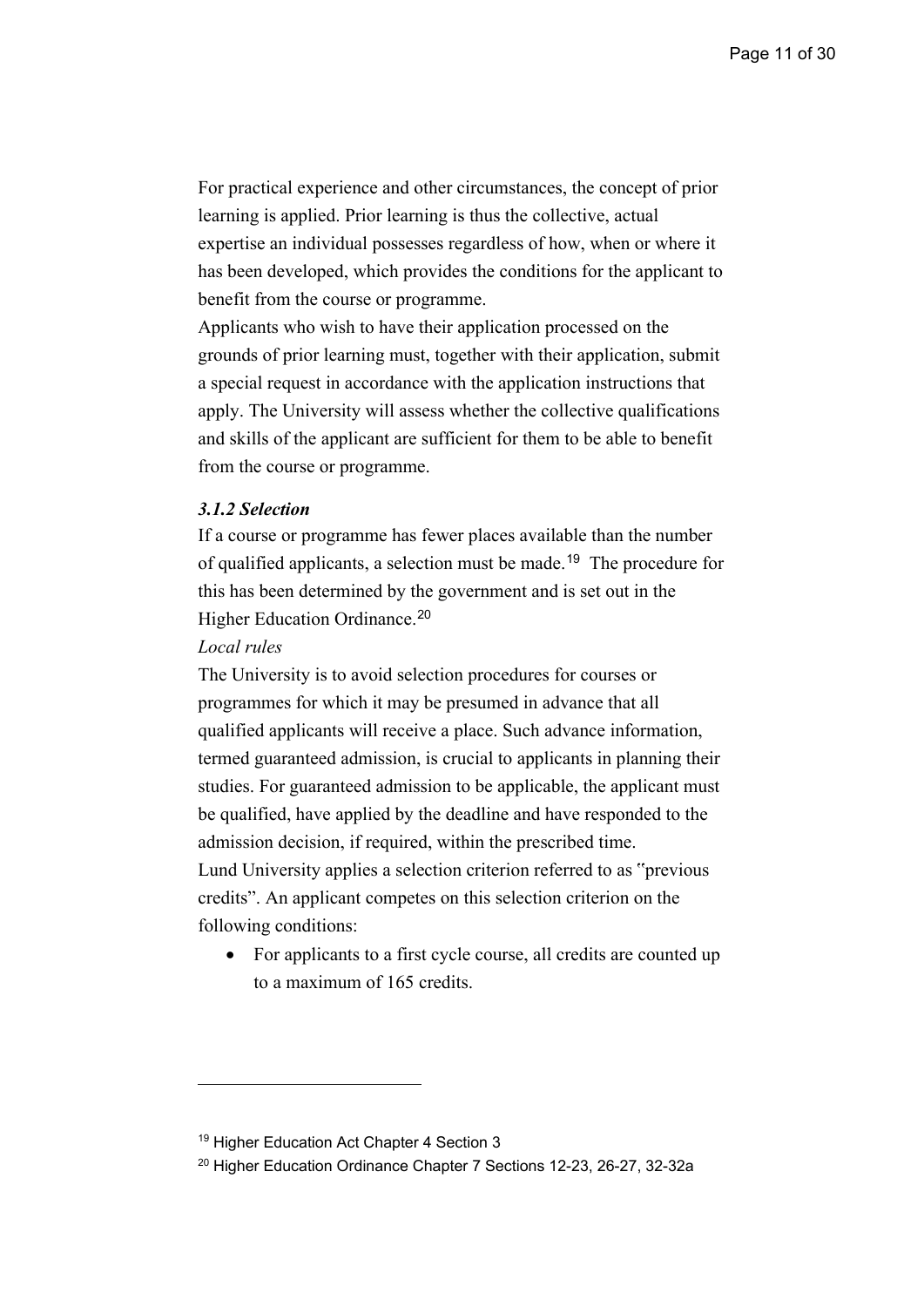- For applicants to second cycle courses or programmes, all credits are counted from 90 credits up to a maximum of 285 credits.
- The assessment of qualifications is based on the number of credits completed by the application deadline.
- All Swedish state and municipal first and second cycle education, and equivalent recognised international qualifications are counted, with the exception of contract education, post-secondary vocational training, foundation year programmes or preparatory courses for international students.

In cases of otherwise equal qualifications, the selection for courses and programmes intended for beginners is based firstly on the results of the Swedish Scholastic Aptitude Test (Högskoleprovet), and secondly on drawing lots. For other courses or programmes, the drawing of lots is applied in cases of equal qualifications. The Admissions Board may decide that other tests may be used.<sup>[21](#page-11-0)</sup> The highest number of credits that an individual applicant can be admitted for in regular selection in a round of admissions is to be determined in the application instructions that apply for that admission round. If special circumstances apply, the Admissions Board may grant an exemption to an individual applicant and allow admission for a higher number of credits in the regular selection process. The Admissions Board determines what constitutes special circumstances. Qualified applicants who apply late are ranked in date order and can only be admitted once all qualified applicants who applied within the deadline have been admitted. If two late applicants have the same application date, lots will be drawn as a distinguishing criterion. Qualified applicants who apply late to a course or programme in music with limited places for the various instrument groups and a regular selection process based on special tests<sup>[22](#page-11-1)</sup> will be ranked in date order in the relevant instrument selection group. All qualified

<span id="page-11-0"></span><sup>21</sup> *Rules on the allocation of decision-making powers and the right to sign agreements at Lund University*

<span id="page-11-1"></span><sup>&</sup>lt;sup>22</sup> Higher Education Ordinance Chapter 7 Section 14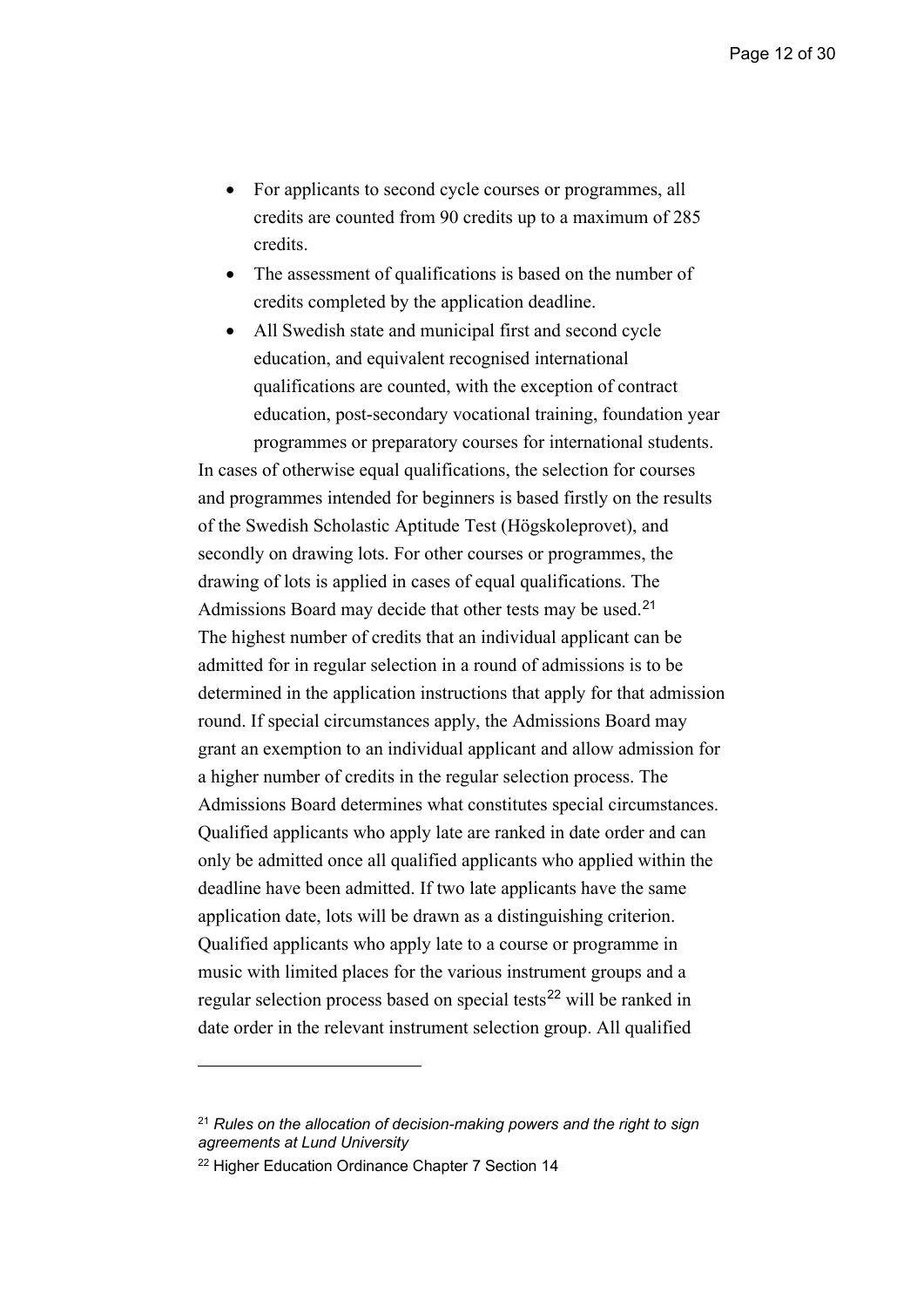applicants who applied within the deadline for an instrument selection group are to be admitted before the late applicants in the relevant instrument selection group may be admitted.

## <span id="page-12-0"></span>**3.2 Admission to first cycle education intended for beginners**

#### *3.2.1 Admission requirements*

The applicant must meet the general admission requirements that are set out in  $HEO<sup>23</sup>$  $HEO<sup>23</sup>$  $HEO<sup>23</sup>$  and the UHR regulations<sup>[24](#page-12-2)</sup> and described in the relevant application instructions.

In addition to the general admission requirements, there may be specific admission requirements. The specific admission requirements that are set are to be completely necessary for the student to be able to benefit from the course or programme.<sup>[25](#page-12-3)</sup>

Pursuant to the Higher Education Ordinance, the specific admission requirements for first cycle courses or programmes intended for beginners are to concern:<sup>[26](#page-12-4)</sup>

- 1. knowledge from one or several upper secondary school courses or equivalent knowledge,
- 2. a pass grade on an artistic test for a programme leading to a degree in the fine or performing arts,
- 3. suitability as stated in Section 9 b, and
- 4. other conditions as stated in Section 11 first paragraph 2.

UHR prescribes which upper secondary school courses may be included in specific admission requirements according to point one above and which specific admission requirements are to apply to courses or programmes leading to a professional qualification. [27](#page-12-5) On the basis of the UHR's regulations, the University decides which

<span id="page-12-1"></span><sup>&</sup>lt;sup>23</sup> Higher Education Ordinance Chapter 7 Sections 5-7

<span id="page-12-2"></span><sup>&</sup>lt;sup>24</sup> Statute Book of the Swedish Council for Higher Education 2013:1

<span id="page-12-3"></span><sup>&</sup>lt;sup>25</sup> Higher Education Ordinance Chapter 7 Section 8

<span id="page-12-4"></span><sup>26</sup> Higher Education Ordinance Chapter 7 Sections 8-11

<span id="page-12-5"></span><sup>&</sup>lt;sup>27</sup> Higher Education Ordinance Chapter 7 Section 9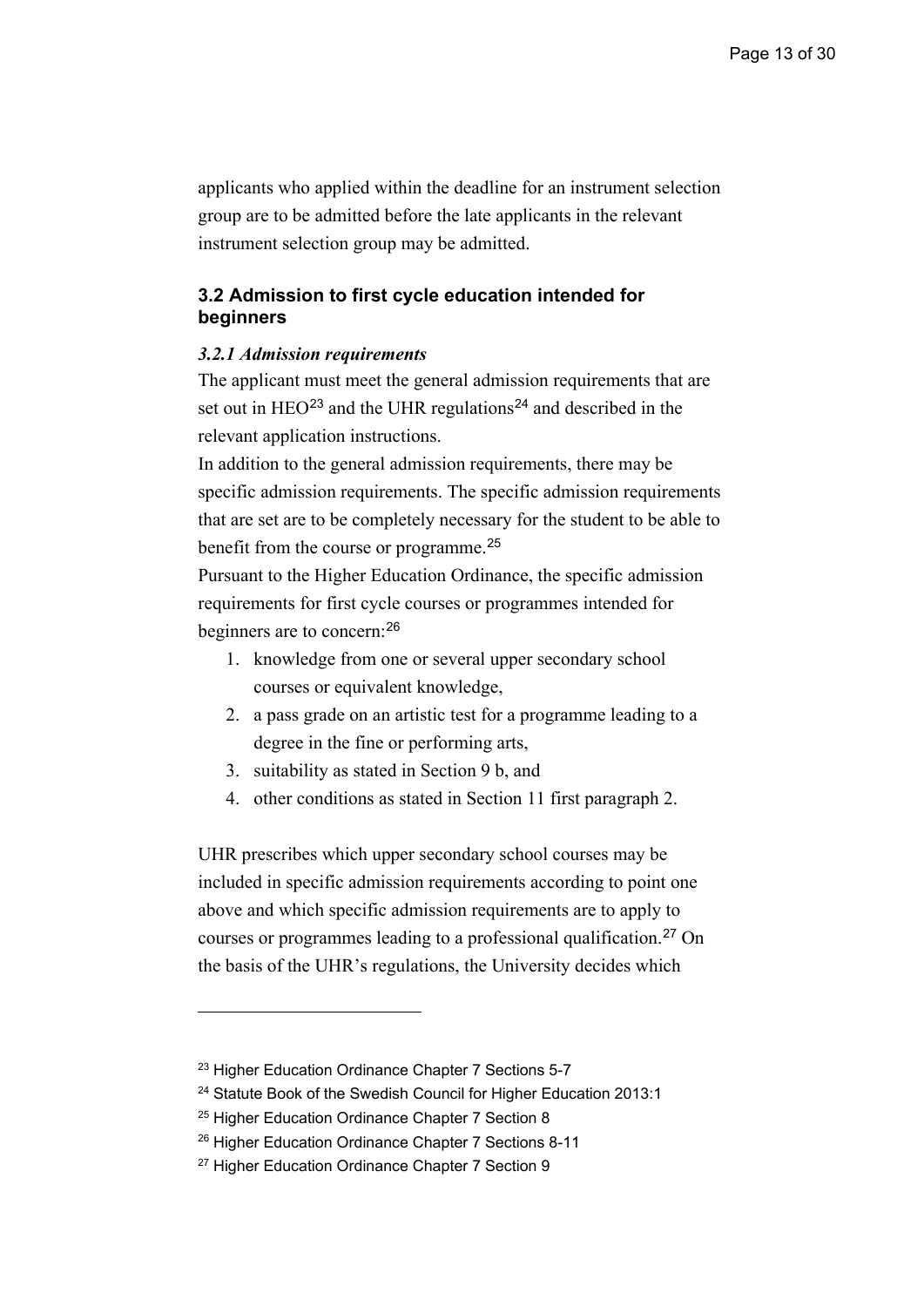specific admission requirements are to apply to all other courses and programmes. [28](#page-13-0)

Point three entails that, in its regulations, the University may set suitability as a specific admission requirement for study programmes starting in the first cycle and leading to a qualification as a teacher in pre-school, primary, middle and upper secondary school.<sup>[29](#page-13-1)</sup> Point four entails that the University may decide on other requirements besides courses from upper secondary school if there are special reasons to do so and once the UHR has been given the opportunity to make a statement on the University's proposed requirements. The other requirements are to be conditioned by the course or programme or be significant for the professional field for which the course or programme prepares students.<sup>[30](#page-13-2)</sup> *Local rules* 

As a rule, exceptions are made with regard to the general admission requirement of Swedish language proficiency for courses conducted in English, as it is possible to benefit from the course or programme without meeting that admission requirement.<sup>[31](#page-13-3)</sup> However, the exception does not apply for courses or programmes for which the possibility of exception is tested for each individual session of the course or programme. It is to be decided in the course or programme syllabus that English is the language of instruction. Exceptions can be made with regard to the general admission requirement of Swedish and/or English language proficiency if the course or programme is entirely conducted in a third language, as it is possible to benefit from the course or programme without meeting that admission requirement. [32](#page-13-4) It is to be decided in the course or programme syllabus that a third language is the language of instruction.

<span id="page-13-0"></span><sup>28</sup> Higher Education Ordinance Chapter 7 Section 10

<span id="page-13-1"></span><sup>&</sup>lt;sup>29</sup> Higher Education Ordinance Chapter 7 Section 9b

<span id="page-13-2"></span><sup>&</sup>lt;sup>30</sup> Higher Education Ordinance Chapter 7 Section 11

<span id="page-13-3"></span><sup>&</sup>lt;sup>31</sup> Higher Education Ordinance Chapter 7 Section 3

<span id="page-13-4"></span><sup>&</sup>lt;sup>32</sup> Higher Education Ordinance Chapter 7 Section 3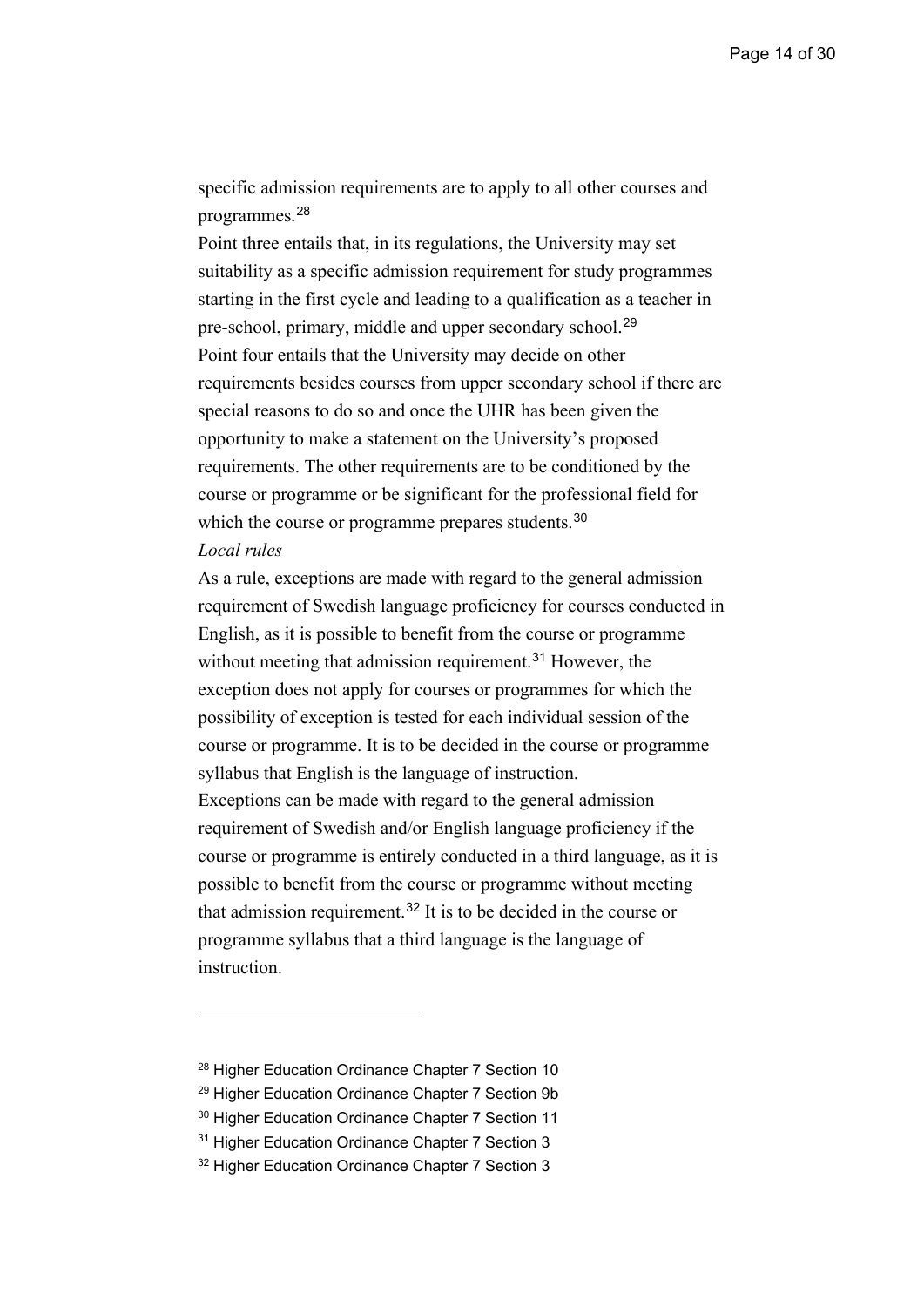#### *3.2.2 Selection*

In the selection for first cycle courses or programmes intended for beginners, places are to be allocated with at least one third based on grades, at least one third based on results from the Swedish Scholastic Aptitude Test and at most one third based on the selection criteria determined by the University.<sup>[33](#page-14-0)</sup>

For admission to a course or programme leading to a degree in the fine or performing arts, the University may allocate all study places on the basis of special entry tests.

## *Local rules*

For first cycle programmes intended for beginners, 66% of places are to be allocated on the basis of upper secondary school grades and 34% of places on the basis of results from the Swedish Scholastic Aptitude Test.

For free-standing courses intended for beginners, 32% of places are to be allocated on the basis of higher education credits, 34% on the basis of upper secondary school grades and 34% on the basis of results from the Swedish Scholastic Aptitude Test.<sup>[34](#page-14-1)</sup>

For programmes leading to a degree in the fine or performing arts, all places are to be allocated on the basis of special entry tests.

The Education Board can adopt selection criteria other than those above or, when required in accordance with HEO, submit a request to UHR for alternative selection criteria,<sup>[35](#page-14-2)</sup> after a proposal from the relevant faculty board/equivalent.

#### *3.2.3 Selection with reference to special reasons*

A higher education institution may, in certain cases, deviate from Chapter 7 Sections 12 and 13 of the Higher Education Ordinance. However, this is only permitted if an applicant's qualifications cannot be appropriately assessed on the basis of the selection criteria stated in Section 12 and if the applicant, through prior education, work

<span id="page-14-0"></span><sup>&</sup>lt;sup>33</sup> Higher Education Ordinance Chapter 7 Sections 12-13

<span id="page-14-1"></span><sup>&</sup>lt;sup>34</sup> Higher Education Ordinance Chapter 7 Section 14

<span id="page-14-2"></span><sup>&</sup>lt;sup>35</sup> Higher Education Ordinance Chapter 7 Sections 15, 15a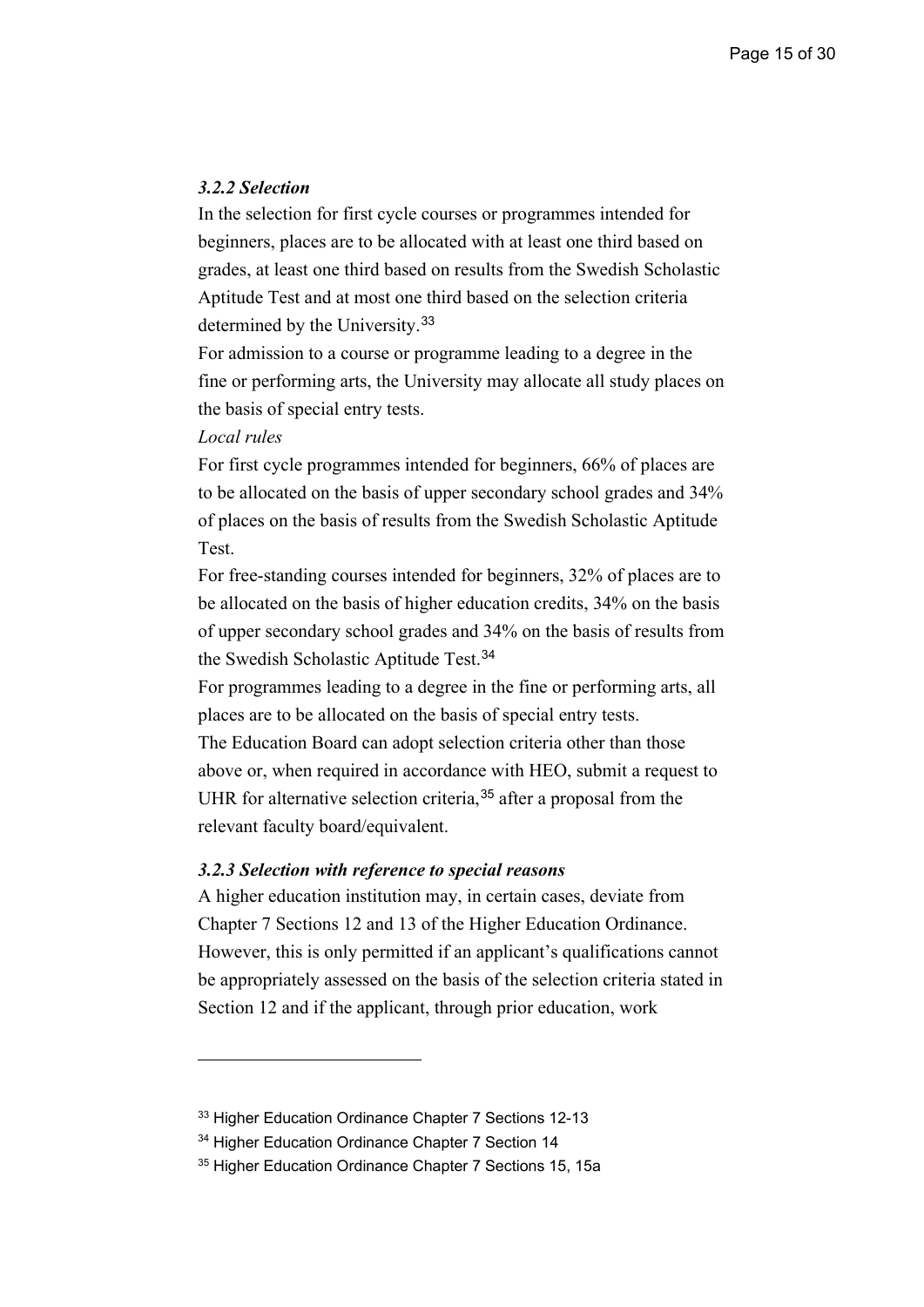experience or some other circumstance has particular knowledge or other special conditions for the course or programme.[36](#page-15-0) Decisions on special selection are communicated on the admission notification and cannot be appealed.[37](#page-15-1)

## *Local rules*

In certain cases, applicants may be admitted with reference to special reasons. When priority is applied through individual review of qualifications, the special reasons to which the qualified applicants wish to refer are to be taken into account. An applicant may request individual review, according to the relevant application instructions, to be granted priority for a course or programme to which they have applied at Lund University. A holistic assessment is to be made of the reasons and qualifications in relation to the chosen course or programme. The applicant is required to be qualified for the course or programme to which they have applied and to be relatively close to the boundary of the regular requirements for admission to the course or programme in question.

Examples of when the applicant's qualifications cannot be assessed appropriately could include medical or similar invoked reasons over which the applicant had no control, which have negatively impacted/limited their competitiveness regarding upper secondary school grades or Swedish Scholastic Aptitude Test results, or reasons that limit their choice of study location or study programme. One condition is that the reasons invoked have not been previously compensated.

Being granted priority entails the applicant being granted a standard bonus on their existing qualifications, which is to improve their chances of obtaining a place in the selection process. The bonus is the same for everyone, regardless of the programme applied to, and is set in the application instructions.

<span id="page-15-0"></span><sup>&</sup>lt;sup>36</sup> Higher Education Ordinance Chapter 7 Section 16

<span id="page-15-1"></span><sup>&</sup>lt;sup>37</sup> Higher Education Ordinance Chapter 12 Section 2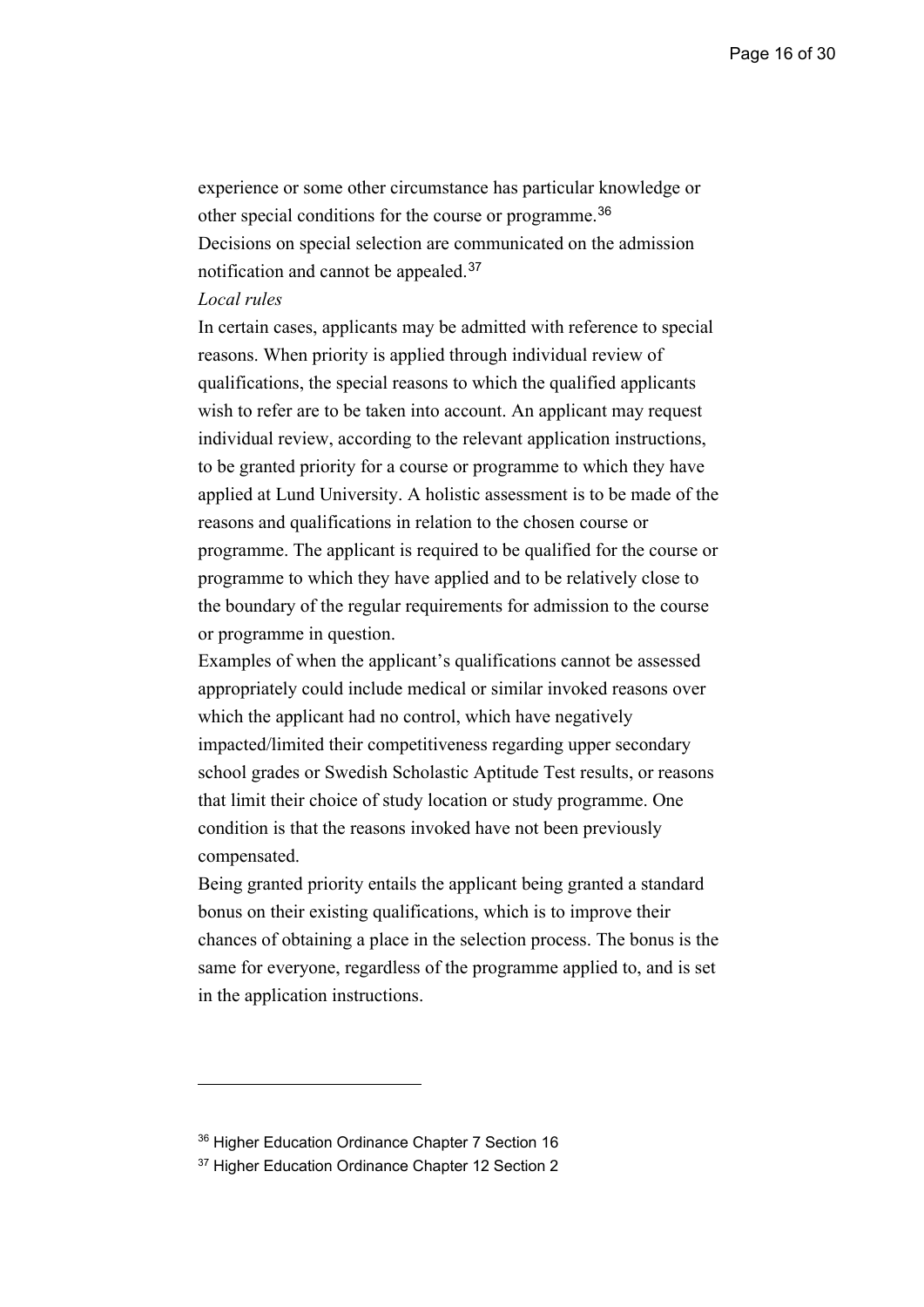Any compensation is made in the BI and BII selection groups for upper secondary school grades and the Swedish Scholastic Aptitude Test.

## <span id="page-16-0"></span>**3.3 Admission to first cycle education intended for students other than beginners**

#### *3.3.1 Admission requirements*

The general admission requirements that the applicant must meet are specified in the HEO<sup>[38](#page-16-1)</sup> and described in the relevant application instructions.

In addition to the general admission requirements, there may be *specific admission requirements*. [39](#page-16-2) The specific admission requirements for first cycle courses or programmes intended for students other than beginners may consist of qualifications from upper secondary school courses, knowledge from higher education courses and other conditions relevant to the course or programme.

#### *Local rules*

As a rule, exceptions are made with regard to the general admission requirement of Swedish language proficiency for courses conducted in English, as it is possible to benefit from the course or programme without meeting that admission requirement.<sup>[40](#page-16-3)</sup> However, the exception does not apply for courses or programmes for which the possibility of exception is tested for each individual session of the course or programme. It is to be decided in the course or programme syllabus that English is the language of instruction. Exceptions can be made with regard to the general admission requirement of Swedish and/or English language proficiency if the course is entirely conducted in a third language, as it is possible to benefit from the course or programme without meeting that admission requirement. It is to be decided in the course or programme syllabus that a third language is the language of instruction.

<span id="page-16-1"></span><sup>&</sup>lt;sup>38</sup> Higher Education Ordinance Chapter 7 Section 24

<span id="page-16-2"></span><sup>39</sup> Higher Education Ordinance Chapter 7 Section 25

<span id="page-16-3"></span><sup>40</sup> Higher Education Ordinance Chapter 7 Section 3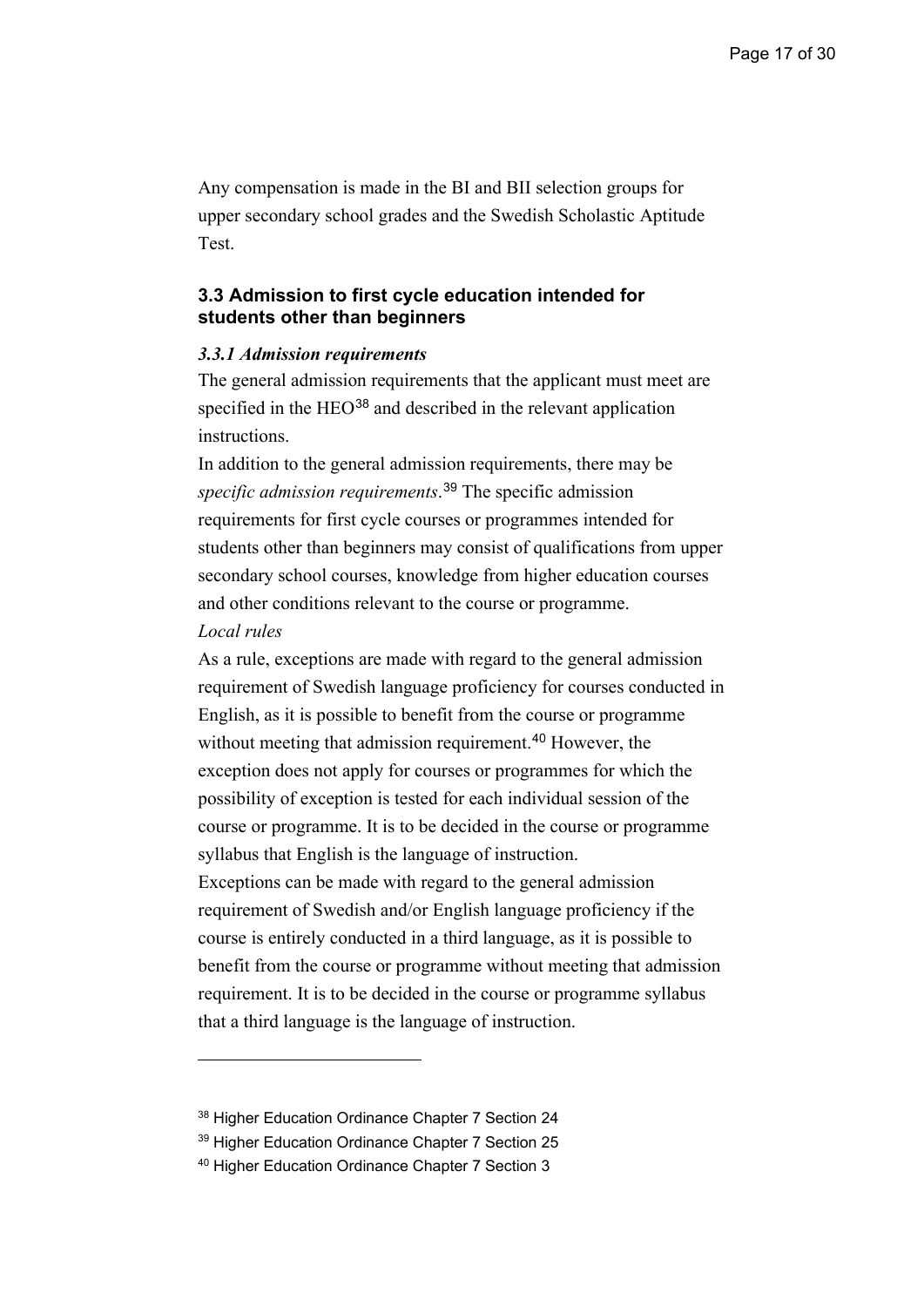Applicants who do not meet the specific admission requirements, expressed as knowledge from higher education courses, at the time of application, may be admitted on condition that the specific admission requirement is to be met no later than at the start of the course or programme. This presumes that, at the time of application, the applicant has studies underway whose completion will meet the specific entry requirements. At the start of the course or programme, the department/equivalent responsible is to check that the admission requirements have been met before the applicant is permitted to begin the course or programme. A new decision is then taken as to whether the applicant meets the specific admission requirements.

## *3.3.2 Selection*

Selection for first cycle courses or programmes intended for students other than beginners is to be made on the basis of upper secondary school grades, Swedish Scholastic Aptitude Test results, previous academic qualifications and/or selection criteria determined by the individual higher education institution.[41](#page-17-0)

## *Local rules*

For first cycle courses and programmes intended for students other than beginners, one of the following selection models is used once a decision has been made by the relevant faculty board/equivalent:<sup>[42](#page-17-1)</sup>

- Academic qualifications 32%, upper secondary school grades 34%, Swedish Scholastic Aptitude Test 34%
- Academic qualifications 50%, upper secondary school grades 40%, Swedish Scholastic Aptitude Test 10%
- Academic qualifications 70%, upper secondary school grades 20%, Swedish Scholastic Aptitude Test 10%

The Admissions Board can adopt selection criteria other than those above after a proposal from the relevant faculty board/equivalent.

<span id="page-17-0"></span><sup>41</sup> Higher Education Ordinance Chapter 7 Sections 26-27

<span id="page-17-1"></span><sup>&</sup>lt;sup>42</sup> Rules on the allocation of decision-making powers and the right to sign agreements at Lund University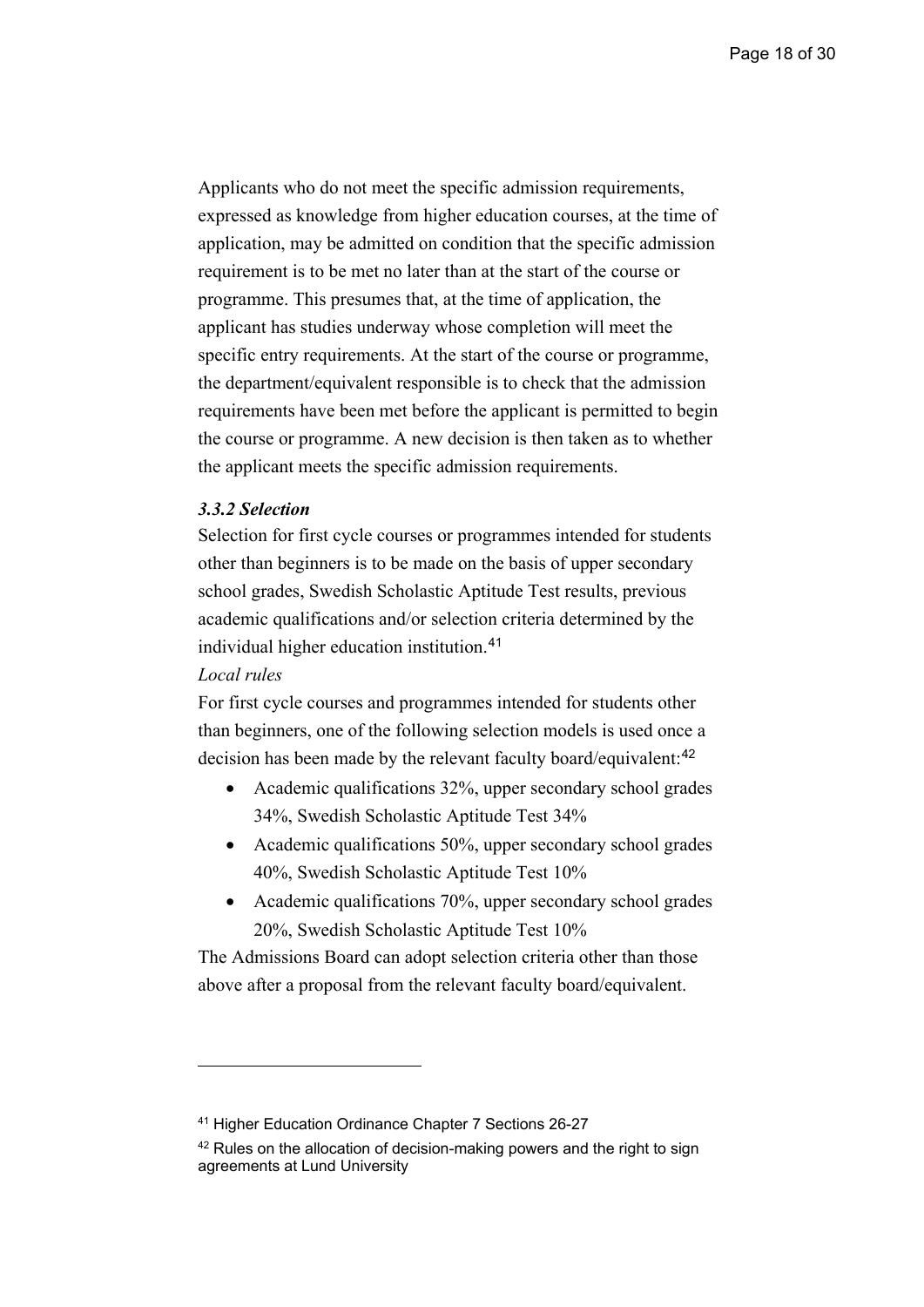The relevant faculty board/equivalent, in consultation with Student Affairs, can decide on alternative selection criteria for studies in the fine, applied and performing arts in the relevant course/programme syllabus. The selection criteria are to be designed in accordance with the instructions adopted by the Admissions Board.

#### <span id="page-18-0"></span>**3.4 Admission to second cycle programmes**

#### *3.4.1 Admission requirements*

The general admission requirements for study programmes leading to a second cycle general degree, or degree in the fine, applied and performing arts, are set out in the HEO<sup>[43](#page-18-1)</sup> and described in the relevant application instructions.

In addition to general admission requirements, there may be *specific admission requirements*. [44](#page-18-2) The specific admission requirements may consist of knowledge from higher education courses and other conditions relevant to the programme.

#### *Local rules*

Applicants may be admitted on condition that the general admission requirements are met no later than three weeks after the start of the programme. This presumes that the applicant has studies underway whose completion will meet the general admission requirements. The Admissions Office is to check that the admission requirements are met before enrolment can take place. A new decision is then taken as to whether the applicant meets the general admission requirements. Applicants who do not meet the specific admission requirements, expressed as knowledge from higher education courses, at the time of application, may be admitted on condition that the specific admission requirement is met no later than at the start of the programme. This presumes that the applicant has studies underway whose completion will meet the specific entry requirements. At the start of the programme, the department/equivalent responsible is to check that the

<span id="page-18-1"></span><sup>43</sup> Higher Education Ordinance Chapter 7 Sections 28-29

<span id="page-18-2"></span><sup>44</sup> Higher Education Ordinance Chapter 7 Section 31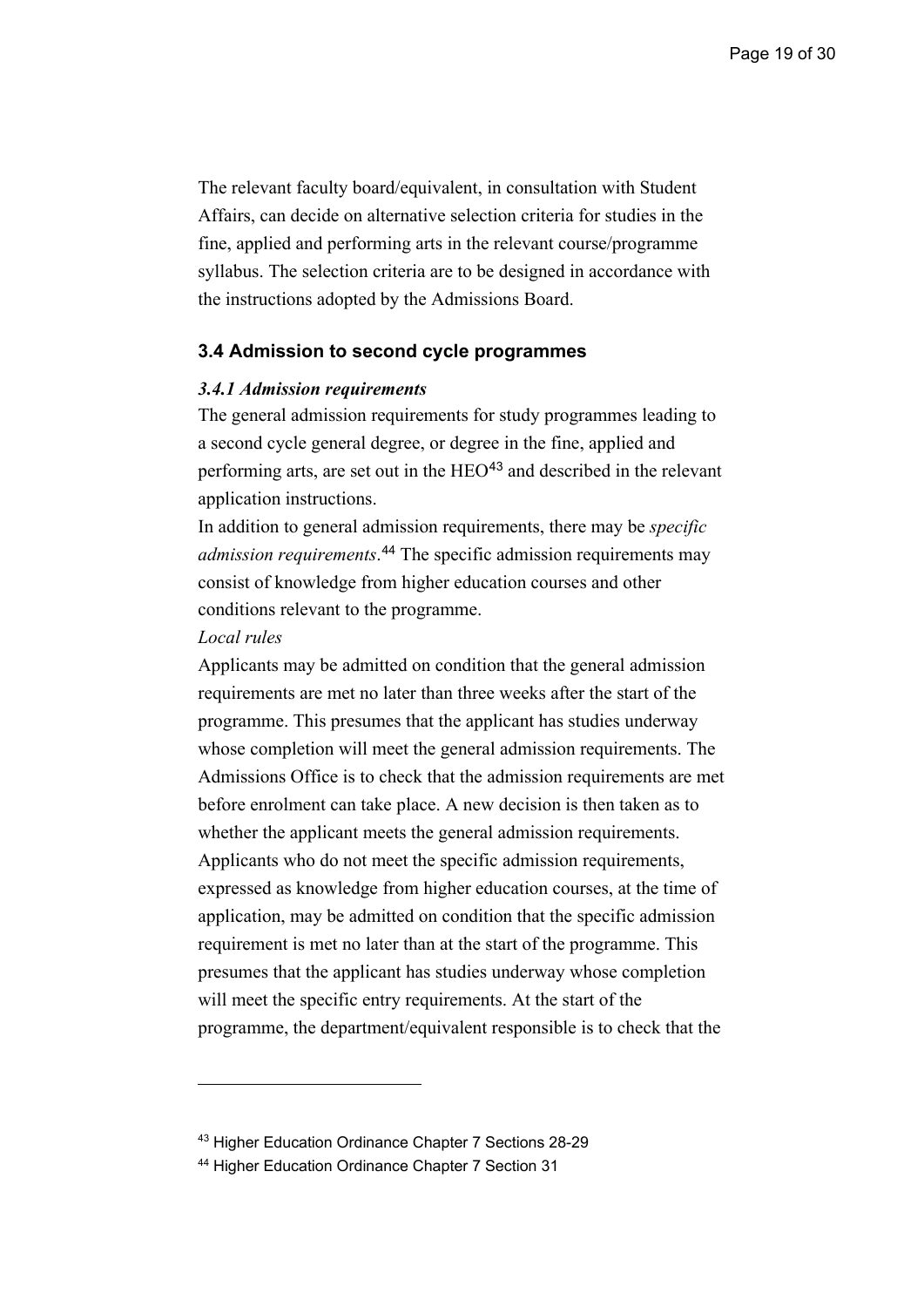admission requirements have been met before the applicant is permitted to begin the programme. A new decision is then taken as to whether the applicant meets the specific admission requirements.

#### *3.4.2 Selection*

The selection for second cycle study programmes is to be made on the basis of upper secondary school grades, Swedish Scholastic Aptitude Test results, previous academic qualifications and/or selection criteria determined by the higher education institution.[45](#page-19-1)

#### *Local rules*

Selection for all places available within second cycle study programmes is to be based on academic qualifications. The faculty board/equivalent responsible can define other selection criteria in the programme syllabus.[46](#page-19-2)

Decisions on alternative selection criteria are to be taken after consultation with Student Affairs. Such selection is to be based primarily on the applicants' previous higher education studies or equivalent skills.

#### <span id="page-19-0"></span>**3.5 Admission to second cycle courses**

#### *3.5.1 Admission requirements*

A person who has completed a first cycle degree, or in some other way demonstrated the skills necessary to benefit from second cycle education, meets the general admission requirements for a second cycle course.[47](#page-19-3)

In addition to general admission requirements, there may be *specific admission requirements*. [48](#page-19-4) Specific admission requirements may consist of knowledge from higher education courses, and other conditions relevant to the course or the professional field for which the course prepares the student.

<span id="page-19-1"></span><sup>45</sup> Higher Education Ordinance Chapter 7 Section 32

<span id="page-19-2"></span><sup>&</sup>lt;sup>46</sup> Rules on the allocation of decision-making powers and the right to sign agreements at Lund University

<span id="page-19-3"></span><sup>47</sup> Higher Education Ordinance Chapter 7 Section 30

<span id="page-19-4"></span><sup>48</sup> Higher Education Ordinance Chapter 7 Section 31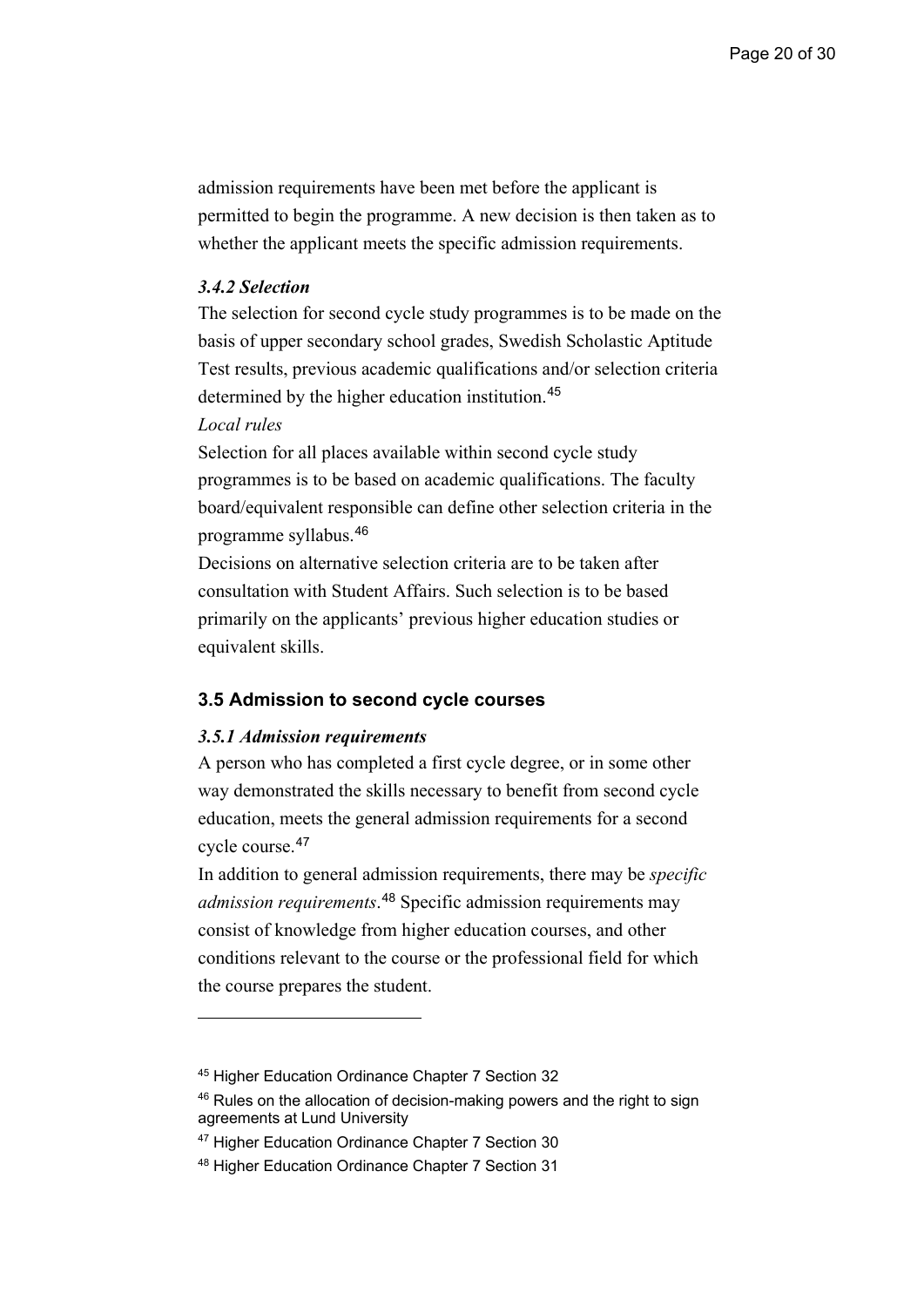#### *Local rules*

Lund University's admission requirements for second cycle courses are a minimum of 90 credits. Applicants who fail to satisfy this requirement may be admitted on condition that the admission requirements have been met before the commencement of studies. Applicants who fail to satisfy the specific admission requirements, expressed in terms of knowledge from higher education courses, at the time of application, may be admitted on the condition that the admission requirement is met no later than at the start of the course. This presumes that the applicant has studies underway whose completion will meet the specific admission requirements. At the start of the course, the department/equivalent, is to verify that the admission requirements have been met before the applicant is permitted to begin the course. A new decision is then taken as to whether the applicant meets the specific admission requirements.

## *3.5.2 Selection*

Selection for second cycle courses is to be made on the basis of upper secondary school grades, Swedish Scholastic Aptitude Test results, previous academic qualifications and/or selection criteria determined by the higher education institution.<sup>[49](#page-20-0)</sup>

#### *Local rules*

Selection for all places on second cycle courses is based on academic qualifications.

The Admissions Board can adopt selection criteria other than those above after a proposal from the relevant faculty board/equivalent. The faculty board/equivalent responsible can decide on other selection criteria in the course syllabus for courses in the fine, applied and performing arts in consultation with Student Affairs. The selection criteria are to be designed in accordance with the

instructions adopted by the Admissions Board.

<span id="page-20-0"></span><sup>49</sup> Higher Education Ordinance Chapter 7 Section 32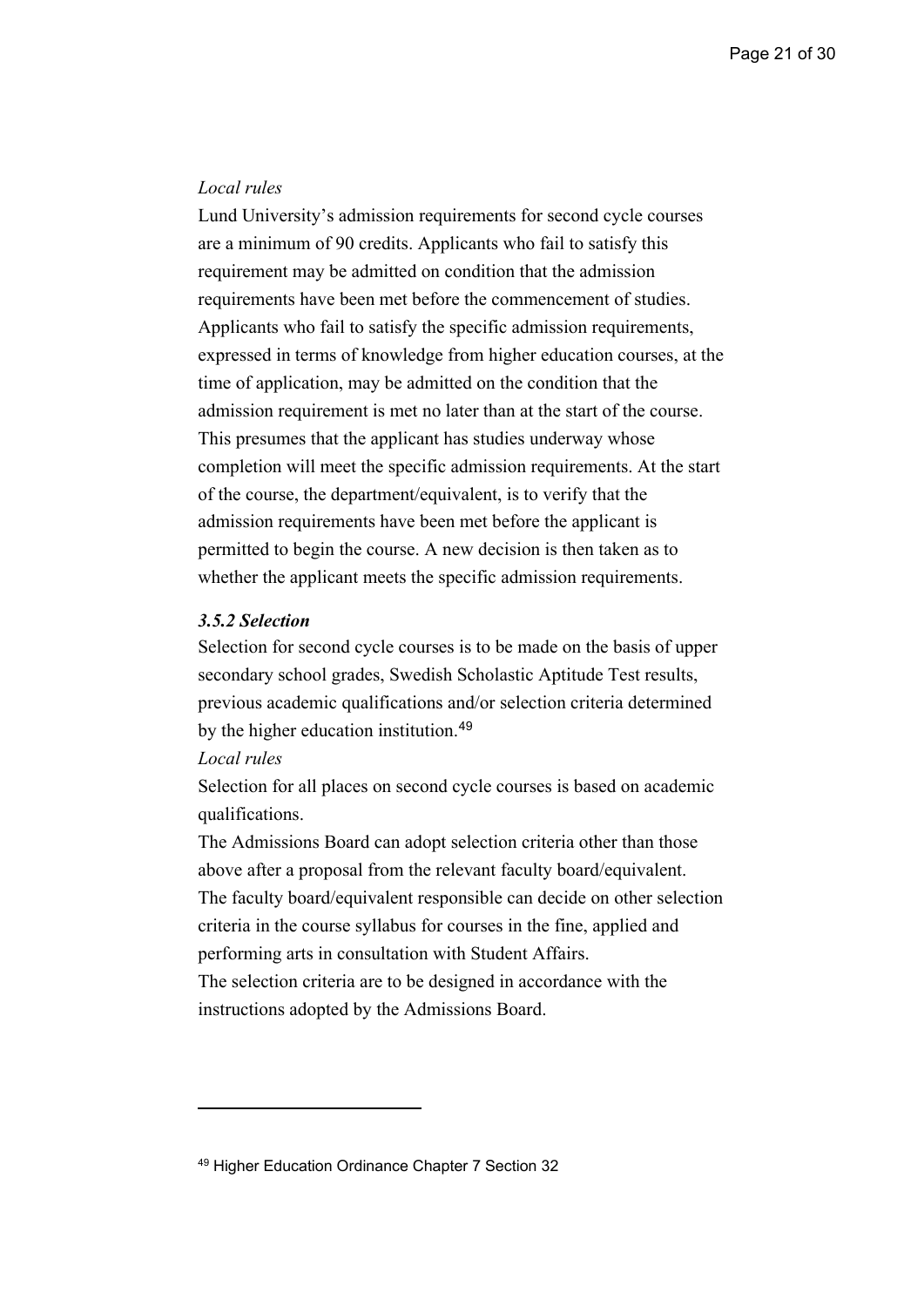#### <span id="page-21-0"></span>**3.6 Special admission for fee-paying students**

A higher education institution may determine that an applicant subject to the tuition fee requirement, in accordance with the Ordinance on Application Fees and Tuition Fees at Higher Education Institutions,<sup>[50](#page-21-1)</sup> may only be admitted to a course or programme through a special admissions round. The higher education institution decides how many special admission rounds shall be arranged for a course or programme.[51](#page-21-2)

#### *Local rules*

The faculty board/equivalent can request that applicants subject to the tuition fee requirement<sup>[52](#page-21-3)</sup> may only be admitted to a second cycle course or programme separately through a special selection group. Such a request is to be processed by the Admissions Office and the decision is to be taken by the Education Board.

Only one special admission round per semester can be arranged for courses and programmes with a special admission for fee-paying students.

The selection criteria for the admission of fee-paying students through a special selection group must be designed in accordance with the admission rules. The selection criteria must comply with the selection criteria applied in a corresponding selection group of students who are not subject to the tuition fee requirement for admission to the same course/programme.

The qualifications of the applicants in these selection groups are to be assessed according to the same scale and applying the same methods and criteria. The lowest level of qualifications for applicants admitted through this group, in the first round of admissions, must not be significantly lower than the qualifications of applicants in other groups.

<span id="page-21-1"></span><sup>50</sup> Ordinance on Application Fees and Tuition Fees at Higher Education Institutions SFS 2010:543

<span id="page-21-2"></span><sup>51</sup> Higher Education Ordinance Chapter 7 Section 4a

<span id="page-21-3"></span><sup>52</sup> Pursuant to Section 5 of the Ordinance (2010:543) on Application Fees and Tuition Fees at Higher Education Institutions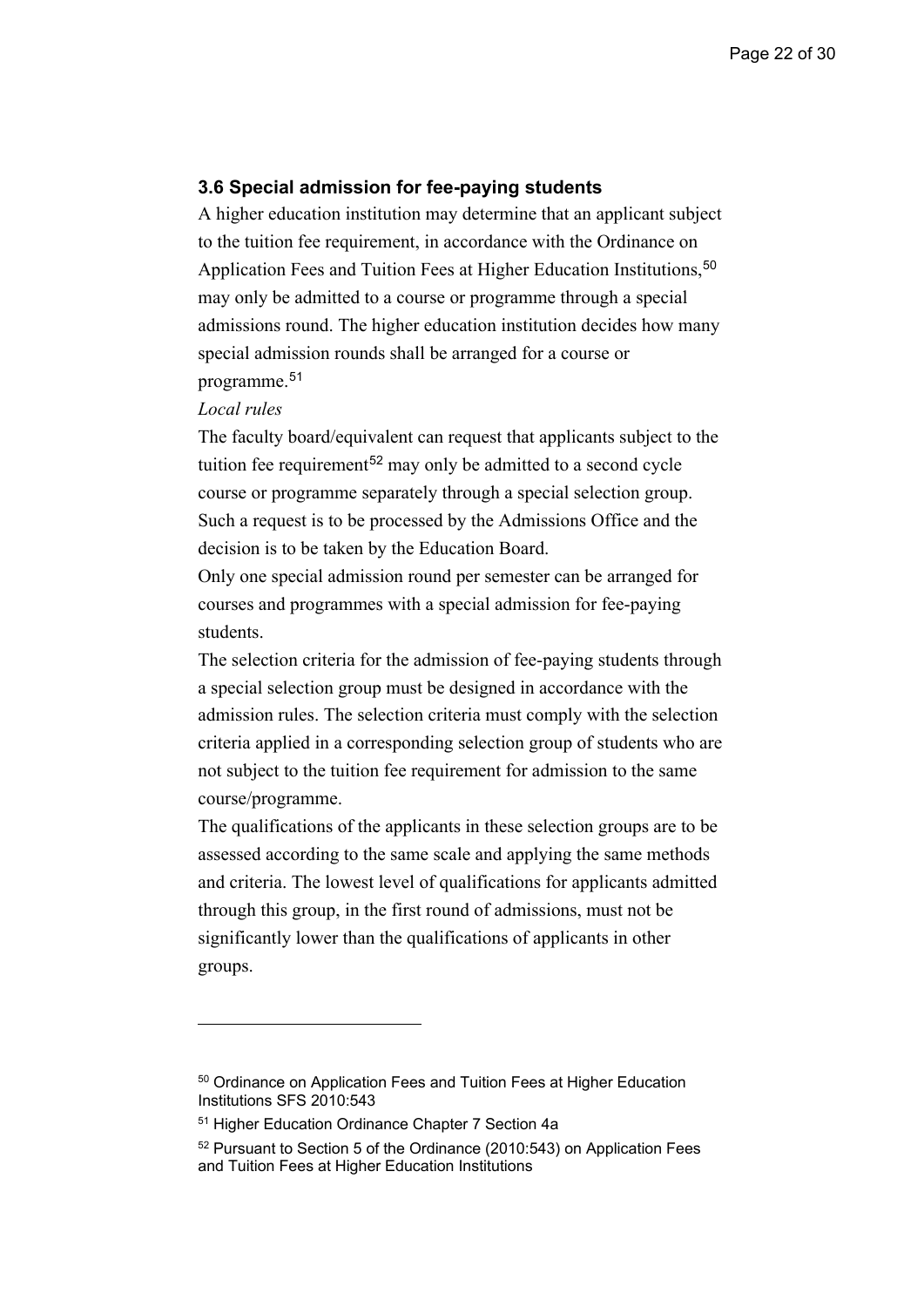The request to the Education Board is to state the selection criteria, the scale for assessment of qualifications, and a definition of a reasonable difference between the lowest level of qualifications in each selection group.

## <span id="page-22-0"></span>**3.7 Selection to a course within a programme**

### *Local rules*

For selection to courses within a study programme, applicants are first ranked according to completed credits within the programme, and, secondly, according to the selection rules adopted by the Admissions Board after a proposal from the respective faculty board/equivalent.<sup>[53](#page-22-3)</sup>

# <span id="page-22-1"></span>4. Admission to qualifying and higher education access programmes

Qualifying and higher education access courses and programmes refer to

- 1. courses and programmes that provide knowledge equivalent to the general admission requirements set for higher education,
- 2. courses and programmes that provide knowledge equivalent to the specific admission requirements set for certain higher education courses or programmes, or
- 3. first cycle higher education access programmes that prepare students for continued higher education.<sup>[54](#page-22-4)</sup>

## <span id="page-22-2"></span>**4.1 Admission requirements**

General and specific admission requirements for qualifying and higher education access programmes are regulated in Sections 9-11 of the Ordinance (2018:1519) on Qualifying and Higher Education Access Programmes.

<span id="page-22-3"></span><sup>&</sup>lt;sup>53</sup> Rules on the allocation of decision-making powers and the right to sign agreements at Lund University

<span id="page-22-4"></span><sup>54</sup> Ordinance (2018:1519) on Qualifying and Higher Education Access Programmes Section 3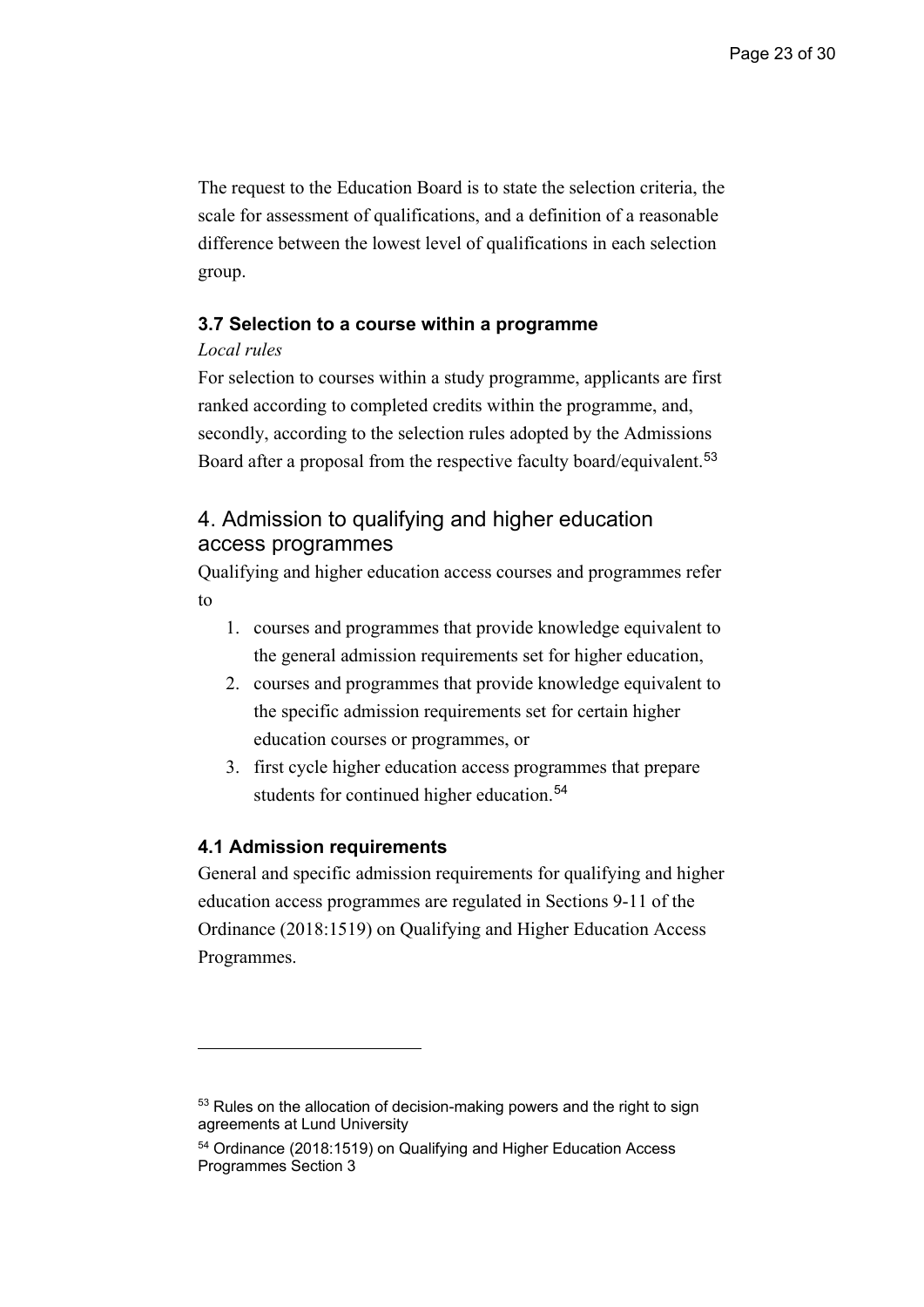## <span id="page-23-0"></span>**4.2 Selection**

Selection for qualifying and higher education access programmes is regulated in Section 12 of the Ordinance (2018:1519) on Qualifying and Higher Education Access Programmes.

<span id="page-23-1"></span>5. Admission from a waiting list, admission of late applicants and admission to a later stage of a programme

## <span id="page-23-2"></span>**5.1 Admission from a waiting list and admission of late applicants**

## *Local rules*

Regular admissions can be concluded with a round of admissions from a waiting list at the faculty/department level whenever this is required to fill the planned number of places. Admission from a waiting list shall continue for as long as possible with respect to the course/programme.

The applicant will be issued a waiting list number. This number is not a decision and thus not legally binding for the University. The waiting list number can change before the final admission decision, because of a correction in the assessment of the applicant or because of a correction or reassessment of a decision with regard to another applicant.

Applicants who have submitted their applications on time, and those who are on a waiting list, are to be admitted first.

The department is to admit applicants on the waiting list in the order they are listed. If admission is carried out from several selection groups, applicants on the waiting list are to be admitted from the selection group for which a place is available. If none of the applicants on the waiting list belongs to the selection group in question, an applicant on the waiting list is to be admitted from another group. The original proportions between the number of applicants admitted from the different selection groups are to be preserved as far as possible when admitting applicants from a waiting list.

If places are still available on the course or programme session, late applicants can be admitted.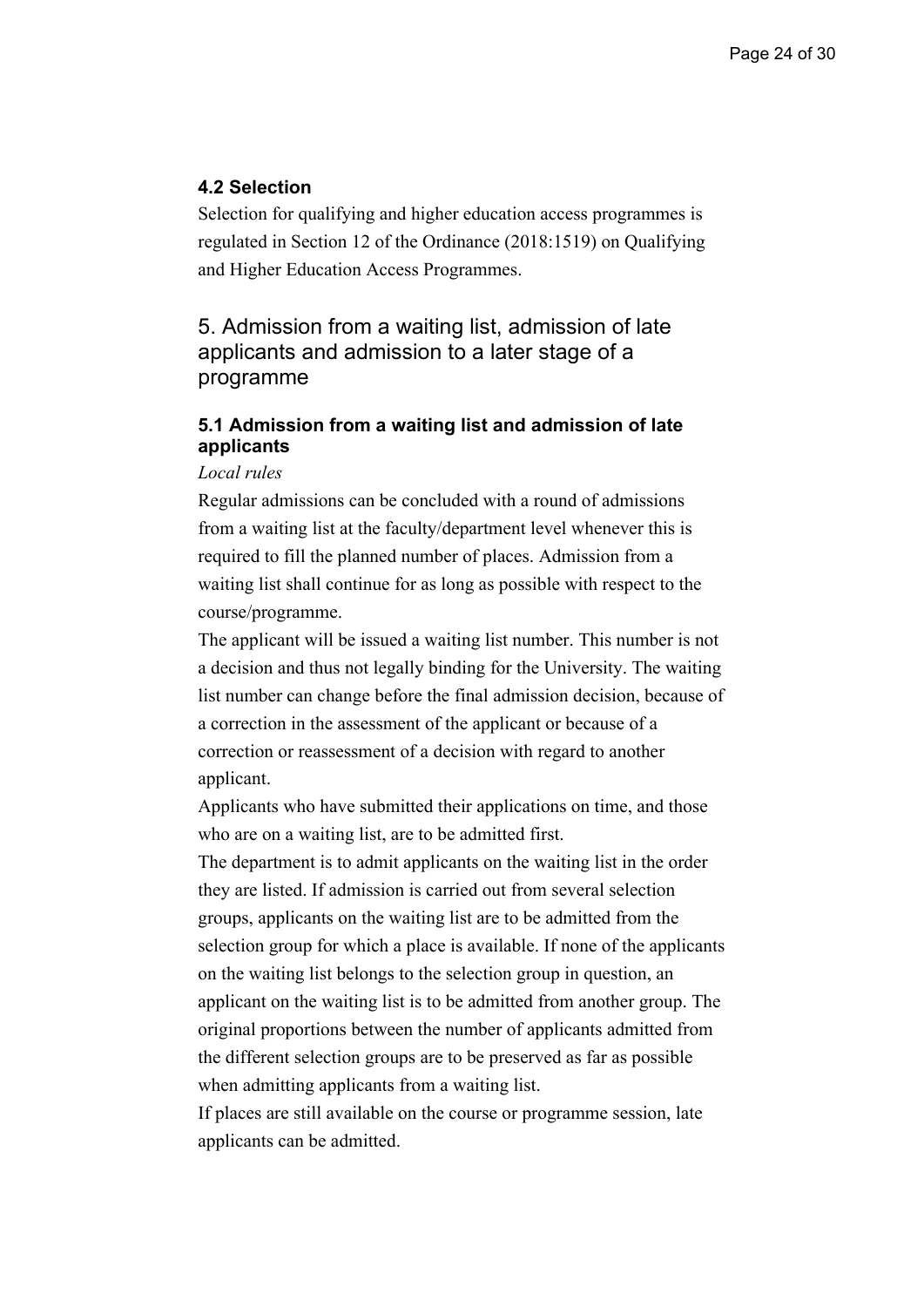#### <span id="page-24-0"></span>**5.2 Admission to a later stage of a programme**

#### *Local rules*

A student who meets the admission requirements and who has previous academic qualifications corresponding to the early stage of a study programme may be admitted to a later stage of the programme. Admission in accordance with the previous paragraph is conditional on the availability of places on the programme.

Selection is to be made if there are not sufficient places for all those who have applied for admission to a later stage of a programme. The selection is to be based on academic qualifications, but priority may be given based on social, medical or other special circumstances that might have arisen or been reinforced after the studies were commenced.

The application instructions for admission to a later stage of a programme are adopted by the relevant faculty board/equivalent, after consultation with the Admissions Office at Student Affairs.

# <span id="page-24-1"></span>6. Commencement of studies, deferment of studies, approved leave from studies, non-completion and revocation of a decision on admission

## <span id="page-24-2"></span>**6.1 Commencement of studies**

#### *Local rules*

An applicant who has been admitted to a course or programme is to commence their studies at the time specified in the admission decision. Admitted students are obliged to follow the instructions concerning registration. A person admitted who does not follow the instructions for registration within the set time loses their study place. The University is to notify students who have lost their study place with a decision on deleting the student from the study programme or course.

The exchanging of study places, between two or more students admitted to Lund University, or at two or more higher education institutions, is not permitted.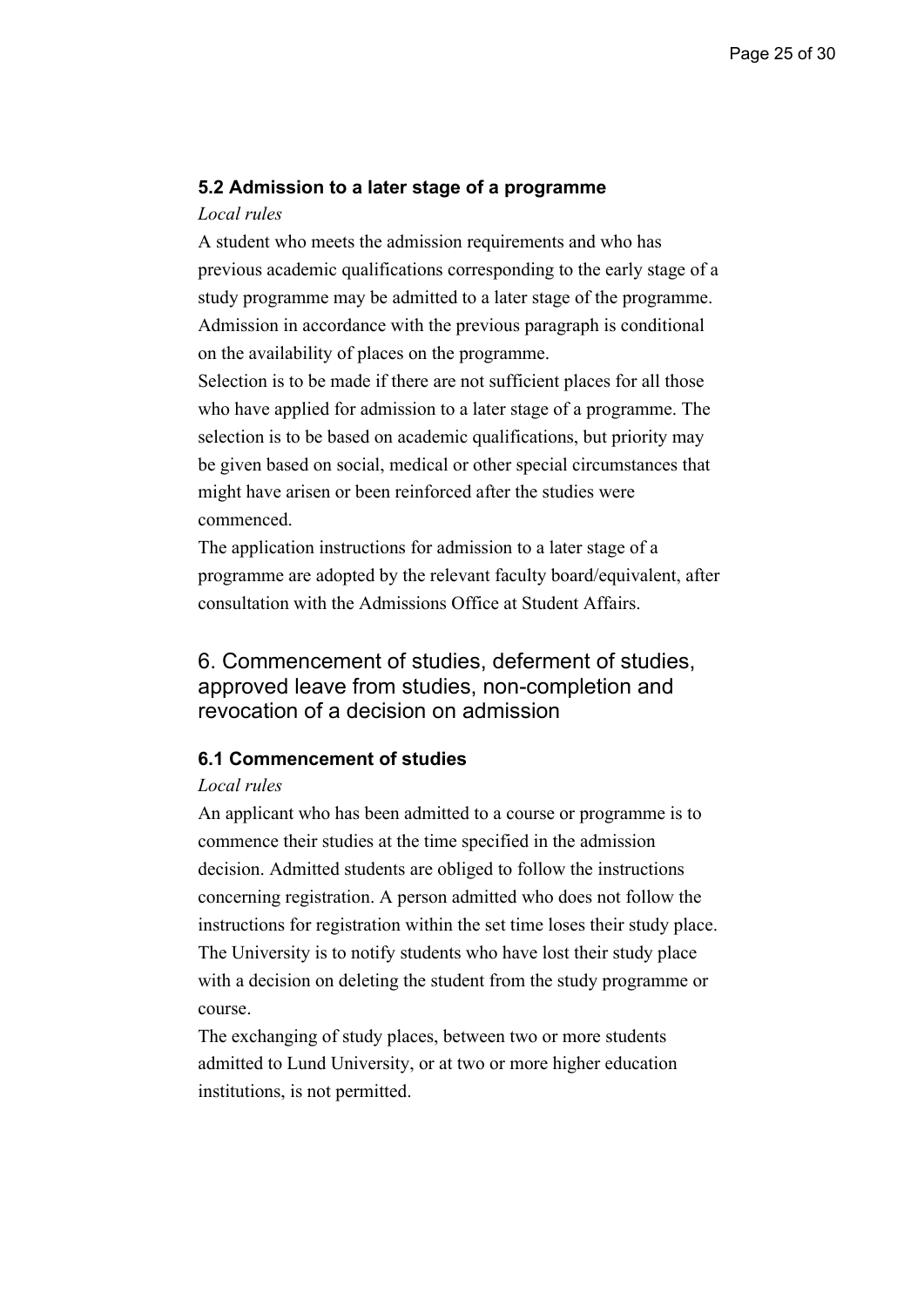## <span id="page-25-0"></span>**6.2 Deferment of studies**

If special grounds exist, a higher education institution may decide in certain cases that students admitted to first or second cycle studies at the higher education institution

- 1. may defer commencement of their studies, or
- 2. may continue their studies after an approved leave of absence.<sup>[55](#page-25-2)</sup>

Deferment of studies may only be granted for a period not exceeding 18 months, unless there are special reasons for extension. A decision to grant deferment is to be tied to a condition that the student applies before the date on which their studies are due to commence.<sup>[56](#page-25-3)</sup> If the request is denied, instructions on how to appeal are to be included in the decision.[57](#page-25-4)

## *Local rules*

The request for a deferment of studies is to be submitted to the relevant faculty board/equivalent for a decision.

The decision to grant a student a deferment of studies must include information on how the student is to resume their studies in a later programme session. The student must apply for the decided programme session and include a copy of the decision on deferment in the application. Applicants who have been granted deferment are to comply with the instructions that they receive in connection with the decision on deferment.

#### <span id="page-25-1"></span>**6.3 Approved leave from studies**

If special grounds exist, a higher education institution may decide in certain cases that students admitted to first or second cycle studies at the higher education institution

1. may defer commencement of their studies or

<span id="page-25-2"></span><sup>55</sup> Higher Education Ordinance Chapter 7 Section 33

<span id="page-25-3"></span><sup>56</sup> Statute Book of the Swedish Council for Higher Education 2013:3

<span id="page-25-4"></span><sup>57</sup> Higher Education Ordinance Chapter 12 Section 2 point 8; Administrative Procedure Act Section 33 paragraph 2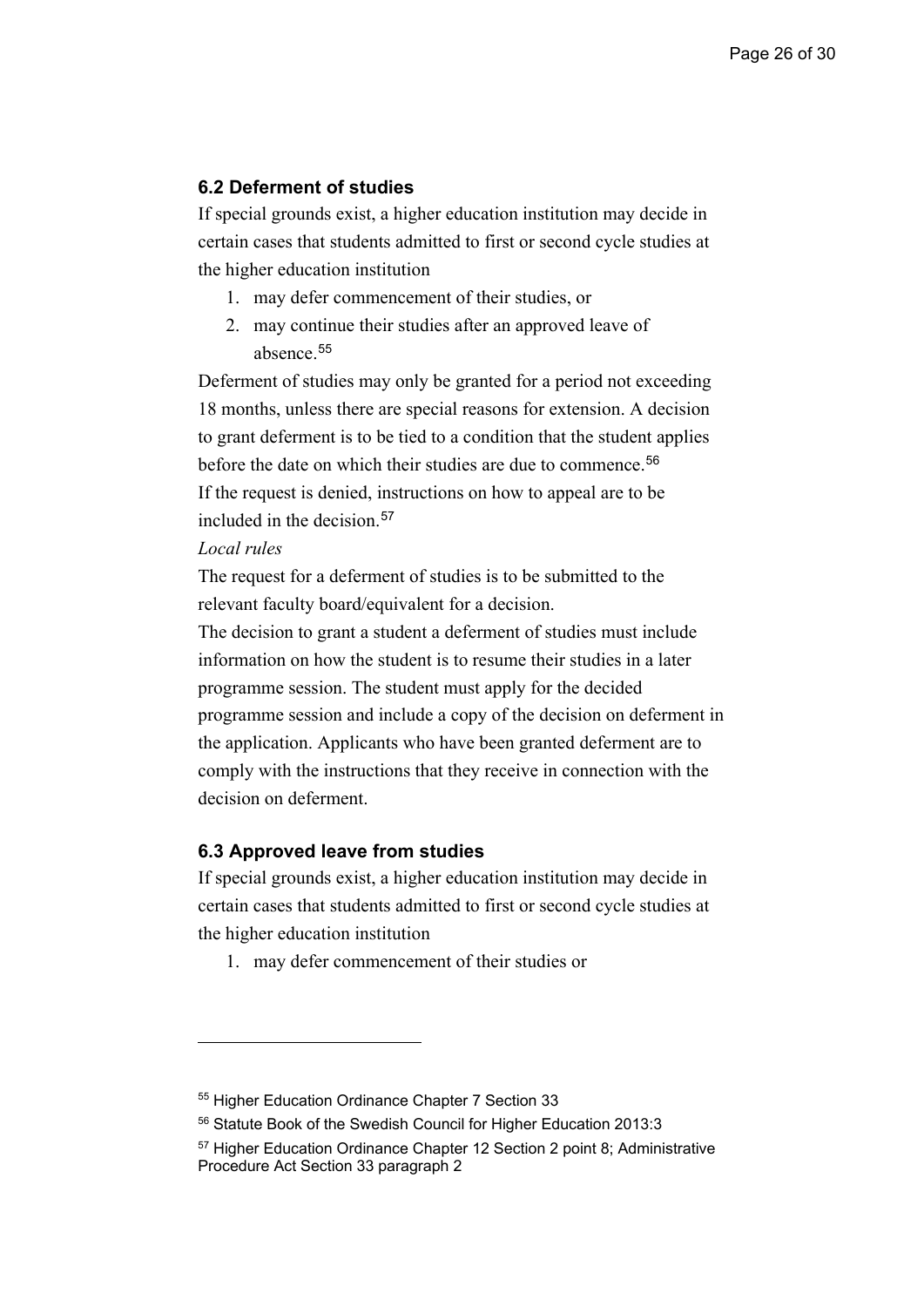2. may continue their studies after an approved leave of absence.<sup>[58](#page-26-0)</sup>

Students who have been granted leave from studies because of special grounds are to be guaranteed the right to resume their studies at a specified date.<sup>[59](#page-26-1)</sup>

#### *Local rules*

Students on a programme who intend to interrupt their studies must notify the relevant faculty board/equivalent in the manner specified by the faculty board/equivalent.

If leave from studies takes place at such an early stage of the course/programme that an additional place intended for beginners becomes vacant, the interruption is to be processed in accordance with the rules on deferment.

Programme students who pursue their studies at the prescribed pace and students granted leave from studies, and who resume their studies within the specified time, are entitled to a place on a course within their study programme. However, this does not always mean the course of their choice, if the programme syllabus includes course options. The student will be placed in the order determined by the availability of study places and previous academic results. Students who resume their studies at a specified time are to comply with the rules of the relevant faculty board/equivalent concerning course registration, for example.

If a student has interrupted their studies on their own initiative without approved leave from the University and a guaranteed study place on their return, or if a student resumes their studies later than the date specified in the approval of leave with a guaranteed study place on return, the student in question will only be readmitted if there is availability, once study places have been allocated to students who are returning after their approved leave and students who have been admitted to a later stage of a study programme. The faculty board/equivalent is responsible for rules on the order of readmission

<span id="page-26-0"></span><sup>58</sup> Higher Education Ordinance Chapter 7 Section 33

<span id="page-26-1"></span><sup>59</sup> Statute Book of the Swedish Council for Higher Education 2013:3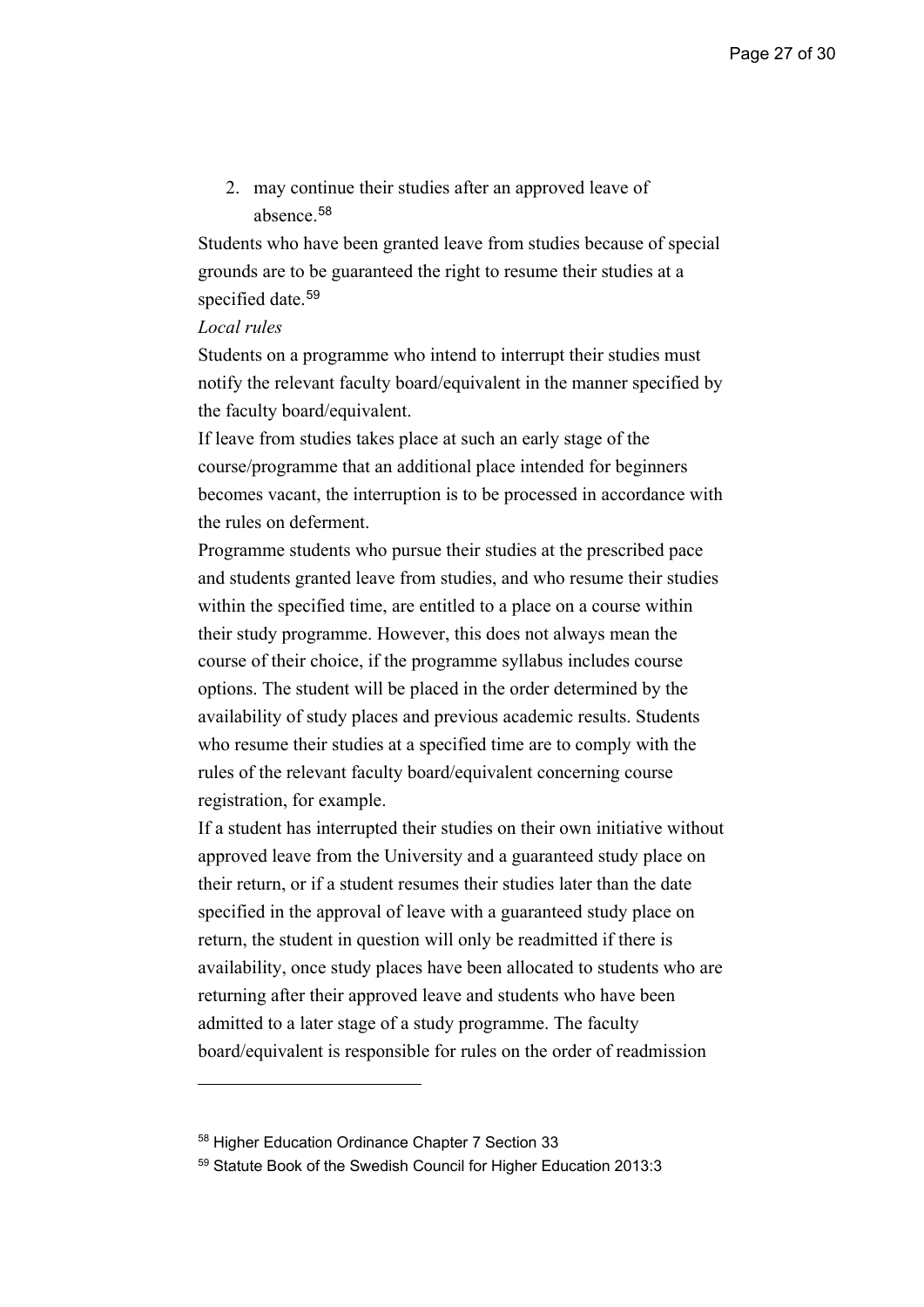in case the number of returning students exceeds the number of available places.

## <span id="page-27-0"></span>**6.4 Non-completion of studies**

*Local rules*  Students who discontinue their studies may notify the University.

## <span id="page-27-1"></span>**6.5 Revocation of a decision on admission**

If a person has submitted false or misleading information in an application, a decision on admission or placement on a waiting list for a course or programme may be revoked by the University pursuant to the Administrative Procedure Act.<sup>[60](#page-27-3)</sup>

The person is to have been informed about all material of significance to the decision and given the opportunity to make a statement on the material within a certain period, before the decision is taken.<sup>[61](#page-27-4)</sup> If the person's actual qualifications, fully documented in time for the application deadline, were sufficient for admission to the course or programme in question, the admission is not to be revoked.

## *Local rules*

Decisions on revocation of admission to a course or programme are taken by the Admissions Board. A decision on revocation of admission entails, once the decision has entered into force, immediate discontinuation; continued registration or re-registration on courses or programmes within the framework of the revoked admission are not permitted.

# <span id="page-27-2"></span>7. Allocation of decision-making powers in matters concerning admission at Lund University

### *Local rules*

The allocation of decision-making powers at Lund University is regulated in the current version of the Rules on the allocation of decision-making powers and the right to sign agreements at Lund

<span id="page-27-3"></span><sup>60</sup> Administrative Procedure Act Section 37 point 3

<span id="page-27-4"></span><sup>&</sup>lt;sup>61</sup> Administrative Procedure Act Section 25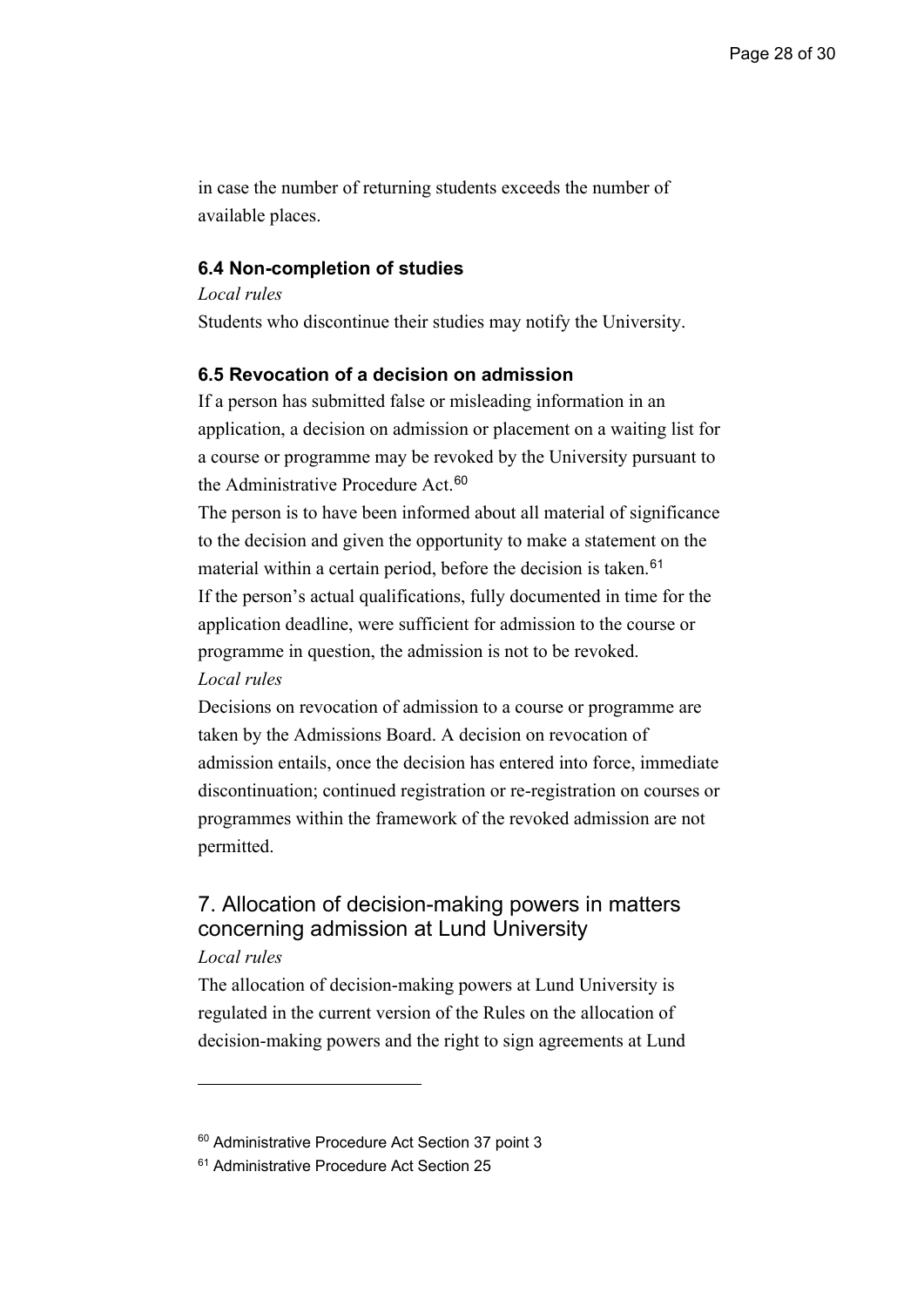University. Decisions on admission matters are mainly delegated to the Admissions Board, the university-wide Education Board, the faculty boards and the university director. Sub-delegation is regulated in the Rules of Procedure for Lund University.

## <span id="page-28-0"></span>8. Appeals and requests for amendment

Pursuant to the HEO<sup>[62](#page-28-1)</sup> and the Ordinance (2018:1519) on Qualifying and Higher Education Access Programmes,<sup>[63](#page-28-2)</sup> the following decisions relating to admission can be appealed to the Higher Education Appeals Board:

- Decisions on an applicant not meeting the admission requirements for first or second cycle courses or programmes or qualifying or higher education access programmes.
- Decisions not to grant an exemption to the admission requirements in cases referred to in HEO Chapter 7, Section 3, second sentence, or Section 28 second paragraph.
- Decisions not to grant a student admitted to first or second cycle education or qualifying or higher education access programmes the right to defer commencement of their studies or to resume studies after an approved leave from studies.

Pursuant to the Discrimination Act Chapter 4, Section 18, decisions that violate the prohibition of discrimination in Chapter 2, Section 5 and in Chapter 4, Section 3, or the prohibition of reprisals in Chapter 2, Section 19, can be appealed to the Higher Education Appeals Board. This may apply to decisions on admission to a course or programme, deferment of studies or resumption of studies after approved leave.

Decisions on revocation of admission can be appealed to the general administrative court.[64](#page-28-3)

A person who wishes to appeal a decision is to submit a request in writing that states the decision they wish to appeal, the requested

<span id="page-28-1"></span><sup>&</sup>lt;sup>62</sup> Higher Education Ordinance Chapter 12 Section 2

<span id="page-28-2"></span><sup>&</sup>lt;sup>63</sup> Section 15

<span id="page-28-3"></span><sup>&</sup>lt;sup>64</sup> Administrative Procedure Act Sections 40-42